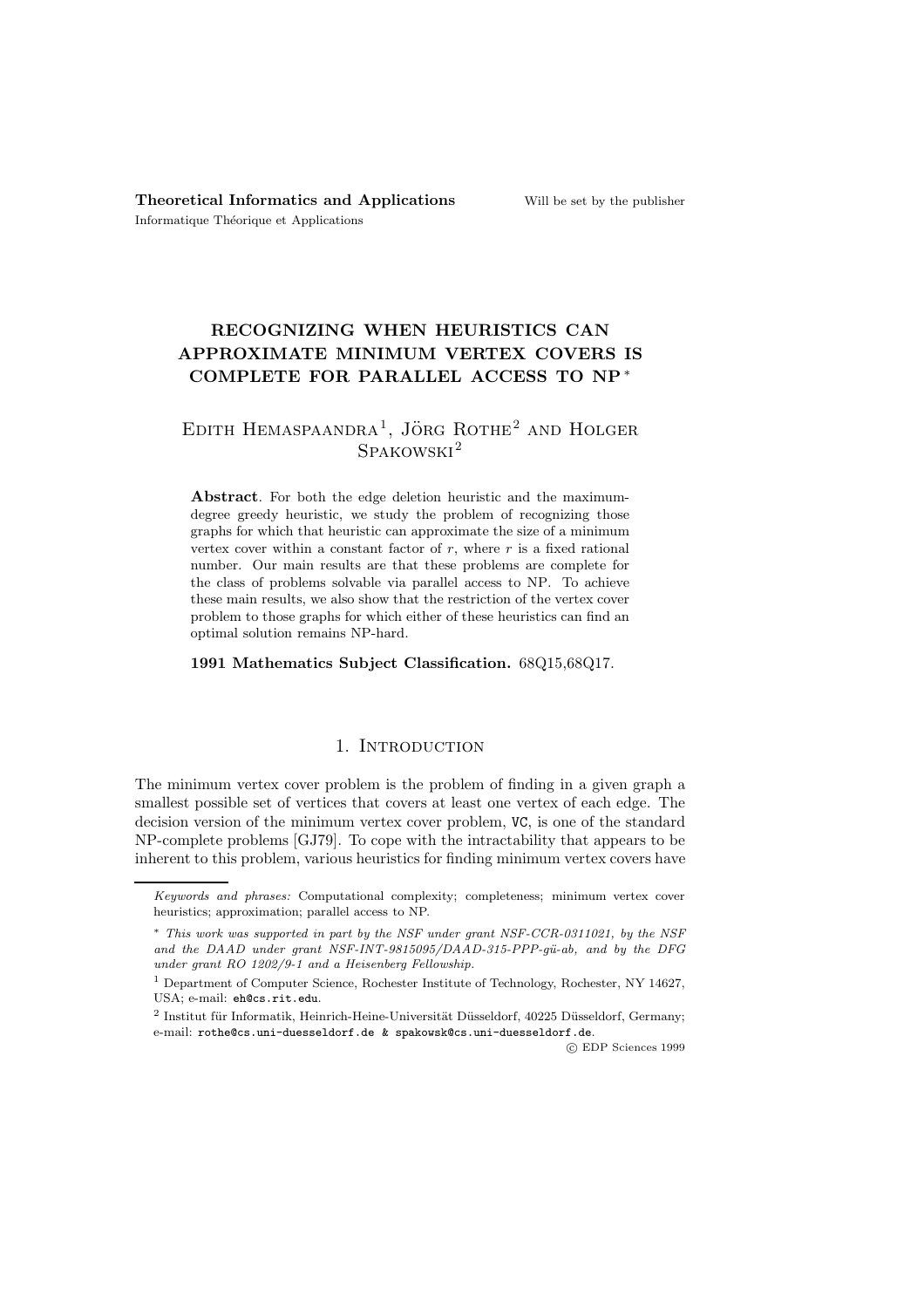been proposed. Two of the most prominent such heuristics are the edge deletion heuristic and the maximum-degree greedy heuristic, see, e.g., [PS82, Pap94]. These algorithms run in linear time and, depending on the structure of the given input graph, may find a minimum vertex cover, or may provide a good approximation of the optimal solution.

It is common to evaluate heuristics for optimization problems by analyzing their worst-case ratio for approximating the optimal solution. In this regard, the two heuristics considered behave quite differently: the edge deletion heuristic always approximates the size of a minimum vertex cover within a factor of 2 and thus achieves the best approximation ratio known, whereas the maximum-degree greedy heuristic, in the worst case, can have an approximation ratio as bad as logarithmic in the input size. The latter result follows from the early analysis of the approximation behavior of the greedy algorithm for the minimum set cover problem that was done by Johnson  $[Joh74]$ , Lovász  $[Lov75]$ , and Chvátal  $[Chv79]$ (who studied the weighted version of minimum set cover). Note that the vertex cover problem is the special case of the set cover problem, restricted so that each element occurs in exactly two sets. More recently, building on the work of Lund and Yannakakis [LY94], Feige [Fei98] showed that, unless NP has slightly superpolynomial-time algorithms, the set cover problem cannot be approximated within  $(1 - \epsilon) \ln n$ , where  $\epsilon > 0$  and ln denotes the natural logarithm.

In this paper, we study the problem of recognizing those input graphs for which either of the two heuristics can approximate the size of a minimum vertex cover within a constant factor of r, where  $r \geq 1$  is a fixed rational number. Let  $\mathcal{S}_r^{\text{ED}}$  and  $\mathcal{S}_r^{\text{MDG}}$ , respectively, denote this recognition problem for the edge deletion heuristic and for the maximum-degree greedy heuristic. Our main results are:

- For each rational number r with  $1 \leq r < 2$ ,  $S_r^{\text{ED}}$  is  $P_{\parallel}^{\text{NP}}$ -complete (see Theorem 3.2).
- For each rational number  $r \geq 1$ ,  $\mathcal{S}_r^{\text{MDG}}$  is  $\text{P}_{\parallel}^{\text{NP}}$ -complete (see Theorems 4.3) and 4.4).

Here,  $P_{\parallel}^{NP}$  denotes the class of problems that can be decided in polynomial time by parallel (i.e., truth-table) access to NP. Papadimitriou and Zachos [PZ83] introduced this class under the name  $P^{NP[O(\log n)]}$ , where "[ $O(\log n)$ ]" denotes that at most logarithmically many Turing queries are made to the NP oracle. Hemaspaandra [Hem89] proved that  $P^{NP[O(\log n)]} = P_{\parallel}^{NP}$ , and in fact many more characterizations of  $P_{\parallel}^{NP}$  are known [KSW87,Wag90]. Other natural  $P_{\parallel}^{NP}$ -hard and  $P_{\parallel}^{NP}$ -complete problems can be found in the papers by Wagner [Wag87], Köbler et al. [KSW87], Krentel [Kre88], Kadin [Kad89], Eiter and Gottlob [EG97], Hemaspaandra et al. [HHR97a,HR98,HW02,HSV], and Rothe et al. [RSV03,RR04]; see also the surveys [HHR97b, HH00].

The type of recognition problem studied in this paper was investigated for other problems and other heuristics as well. Bodlaender, Thilikos, and Yamazaki [BTY97] defined and studied the analogous problem for the independent set problem and the minimum-degree greedy heuristic, which they denoted by  $S_r$ . They proved that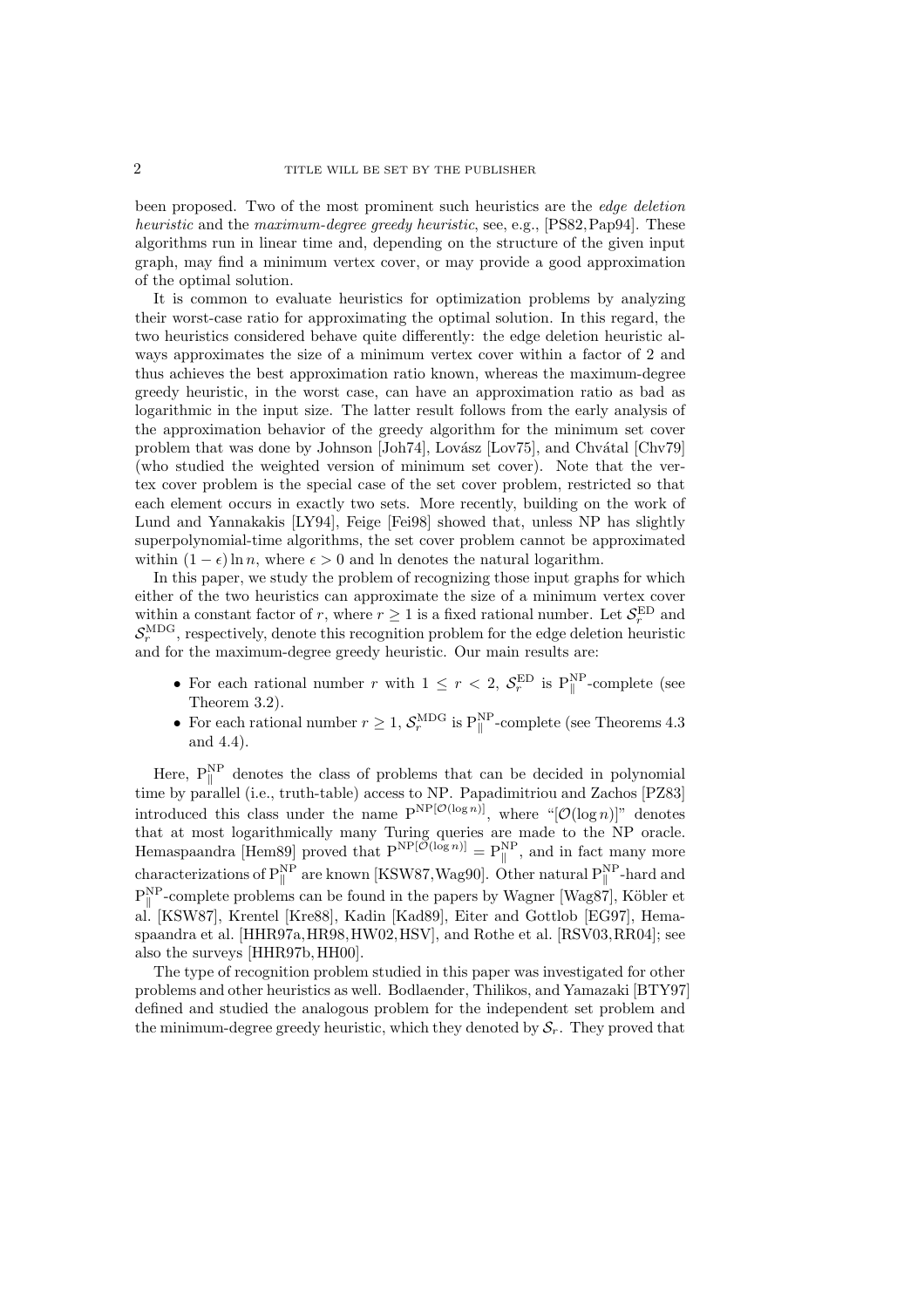$\mathcal{S}_r$  is coNP-hard and belongs to P<sup>NP</sup>. Closing the gap between these lower and upper bounds, Hemaspaandra and Rothe [HR98] proved that  $S_r$  is  $P_{\parallel}^{\text{NP}}$ -complete. As in [HR98], we obtain  $P_{\parallel}^{NP}$ -hardness by reducing from a problem (namely,  $VC_{\text{geq}}$ , see Section 2) that can be shown to be  $P_{\parallel}^{NP}$ -complete using the techniques of Wagner [Wag87]. Also, we show that the vertex cover problem, restricted to those input graphs for which the heuristics considered can find an optimal solution, remains NP-hard. We then lift these NP lower bounds to  $P_{\parallel}^{\text{NP}}$  lower bounds that prove our main results. This lifting requires a padding technique such that the given approximation ratio r is precisely met. In particular, to achieve  $P_{\parallel}^{\text{NP}}$ -hardness of  $\mathcal{S}_r^{\text{MDG}}$ for each rational number  $r \geq 1$ , we modify a construction by Papadimitriou and Steiglitz [PS82] that they use to analyze the worst-case approximation behavior of the maximum-degree greedy heuristic.

#### 2. Two Heuristics for the Vertex Cover Problem

We use the following notation. Fix the two-letter alphabet  $\Sigma = \{0, 1\}$ .  $\Sigma^*$  is the set of all strings over  $\Sigma$ . Let  $\langle \cdot, \cdot \rangle : \Sigma^* \times \Sigma^* \to \Sigma^*$  be a standard pairing function. For any set L, let  $||L||$  denote the number of elements of L.

All graphs considered in this paper are undirected nonempty, finite graphs without multiple or reflexive edges. For any graph  $G$ , let  $V(G)$  denote the set of vertices of G, and let  $E(G)$  denote the set of edges of G. For any vertex  $v \in V(G)$ , the degree of v (denoted by  $deg_G(v)$ ) is the number of vertices adjacent to v in G; if G is clear from the context, we omit the subscript and simply write  $deg(v)$ . Let  $max-deg(G) = max_{v \in V(G)} deg(v)$  denote the maximum degree of the vertices of graph G. Let G and H be two disjoint graphs. The disjoint union of G and H is defined to be the graph  $U = G \cup H$  with vertex set  $V(U) = V(G) \cup V(H)$ and edge set  $E(U) = E(G) \cup E(H)$ . The join of G and H is defined to be the graph  $J = G \bowtie H$  with vertex set  $V(J) = V(G) \cup V(H)$  and edge set  $E(J) = E(G) \cup E(H) \cup \{\{x, y\} \mid x \in V(G) \land y \in V(H)\}.$ 

For any graph G, a subset  $C \subseteq V(G)$  is a vertex cover of G if for all edges  $\{v, w\} \in E(G)$ ,  $\{v, w\} \cap C \neq \emptyset$ . A vertex cover is said to be a minimum vertex cover of G if it is of minimum size. For any graph G, let  $mvc(G)$  denote the size of a minimum vertex cover of  $G$ . The vertex cover problem (VC, for short; see [GJ79]) is defined to be the set of all pairs  $\langle G, k \rangle$  such that G is a graph, k a positive integer, and  $mvc(G) \leq k$ .

All hardness and completeness results in this paper are with respect to the polynomial-time many-one reducibility, denoted  $\leq^p_m$ . For sets A and B, we say  $A\mathop{\leq_{\mathrm{m}}}^{\mathrm{p}} B$  if and only if there exists a polynomial-time computable function  $f$  such that for all inputs  $x \in \Sigma^*$ ,  $x \in A$  if and only if  $f(x) \in B$ .

We consider the following two heuristics (see, e.g., [PS82, Pap94]) for finding a minimum vertex cover of a given graph:

Edge Deletion Heuristic (ED): Given a graph  $G$ , the algorithm outputs a vertex cover  $C$  of  $G$ . Initially,  $C$  is the empty set. Nondeterministically choose an edge  $\{u, v\} \in E(G)$ , add both u and v to C, and delete u, v,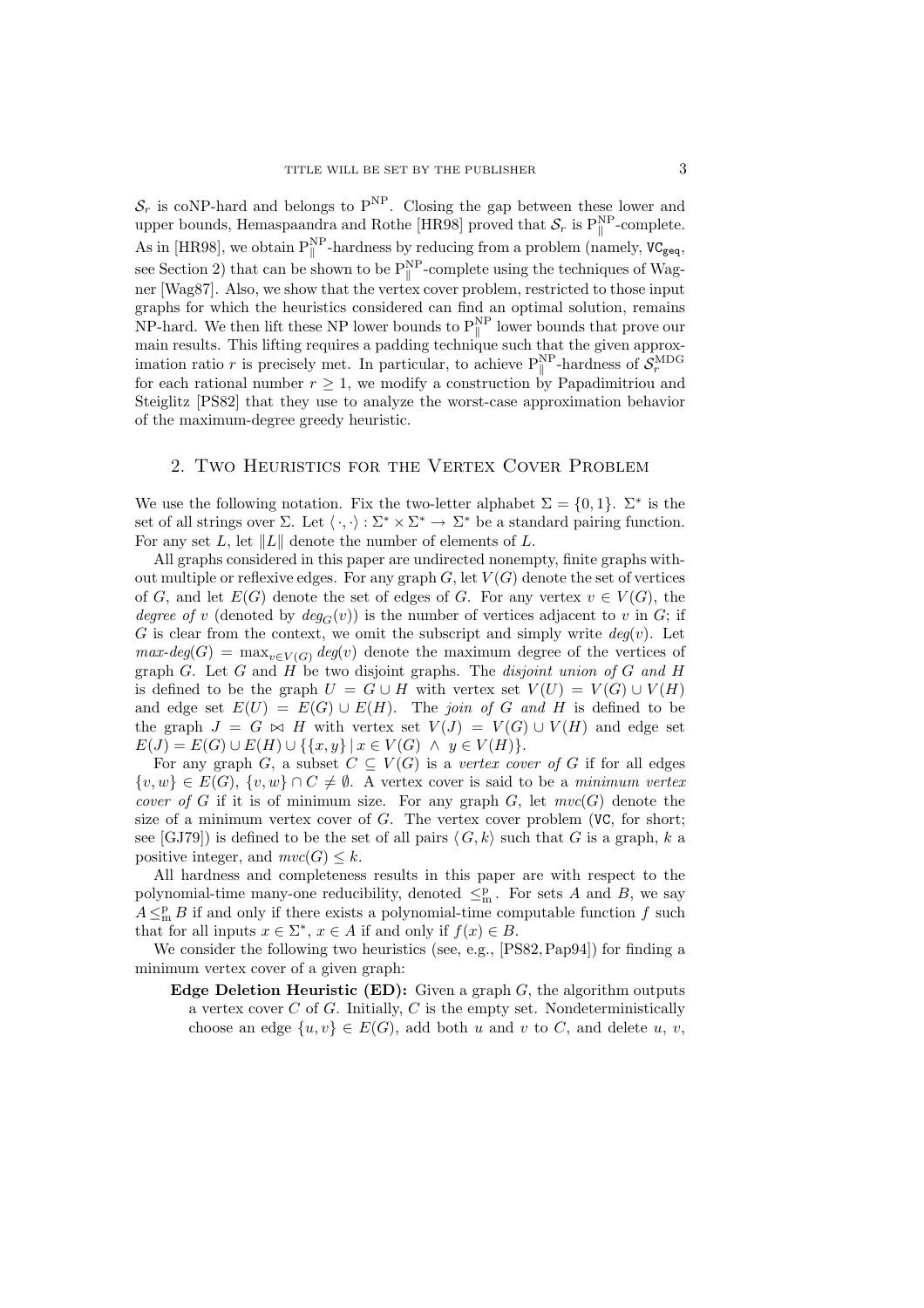and all edges incident to  $u$  and  $v$  from  $G$ . Repeat until there is no edge left in G.

Maximum-Degree Greedy Heuristic (MDG): Given a graph  $G$ , the algorithm outputs a vertex cover  $C$  of  $G$ . Initially,  $C$  is the empty set. Nondeterministically choose a vertex  $v \in V(G)$  of maximum degree, add v to  $C$ , and delete  $v$  and all edges incident to  $v$  from  $G$ . Repeat until there is no edge left in G.

As mentioned in the introduction, these two heuristics have a quite different approximation behavior. While the worst-case ratio of the MDG algorithm is logarithmic in the input size [Pap94,Joh74], the ED algorithm always approximates the optimal solution within a factor of 2. Thus, despite its extreme simplicity, the edge deletion heuristic achieves the best approximation ratio known for finding minimum vertex covers [Pap94].

The central question raised in this paper is: How hard is it to determine for which graphs  $G$  either of these two heuristics can approximate the minimum vertex cover of G within a factor of r, for a given rational number  $r \geq 1$ ? Let  $min$ -ed(G) (respectively,  $min\text{-}mdg(G)$ ) denote the minimum size of the output set of the ED algorithm (respectively, of the MDG algorithm) on input  $G$ , where the minimum is taken over all possible sequences of nondeterministic choices the algorithms can make. For any fixed rational  $r \geq 1$ ,  $S_r^{\text{ED}}$  (respectively,  $S_r^{\text{MDG}}$ ) is the class of graphs for which ED (respectively, MDG) can output a vertex cover of size at most  $r$  times the size of a minimum vertex cover. Formally,

$$
\begin{array}{rcl}\mathcal{S}^{\text{ED}}_{r} & = & \{G \mid G \text{ is a graph and } \min\text{-}ed(G) \leq r \cdot \text{mvc}(G)\}; \\
\mathcal{S}^{\text{MDG}}_{r} & = & \{G \mid G \text{ is a graph and } \min\text{-}mdg(G) \leq r \cdot \text{mvc}(G)\}.\n\end{array}
$$

We will prove that for each fixed rational number r with  $1 \leq r < 2$ ,  $\mathcal{S}_r^{\text{ED}}$  is  $\mathrm{P}_{\parallel}^{\text{NP}}$ . complete, and that for each fixed rational number  $r \geq 1$ ,  $\mathcal{S}_r^{\text{MDG}}$  is  $P_{\parallel}^{\text{NP}}$ -complete. To this end, we give reductions from the problem  $VC_{\text{geq}}$ , which is defined by

 $\mathrm{VC}_{\text{geq}} = \{ \langle G, H \rangle | G \text{ and } H \text{ are graphs such that } mvc(G) \geq mvc(H) \}.$ 

It is known that  $VC_{geq}$  is  $P_{\parallel}^{NP}$ -complete, cf. Wagner [Wag87]. A reduction from any problem in  $P_{\parallel}^{\text{NP}}$  to  $VC_{\text{geq}}$  that in addition has some useful properties (see Lemma 2.1 below) can easily be obtained using the techniques of Wagner [Wag87]; see [SV00, Thm. 12] for an explicit proof of Lemma 2.1.

**Lemma 2.1** (cf. [Wag87,SV00]). For any set  $X \in \mathbb{P}_{\parallel}^{\mathbb{NP}}$ , there exists a polynomialtime computable function f that reduces X to  $VC_{geq}$  in such a way that for each  $x \in \Sigma^*$ ,  $f(x) = \langle G, H \rangle$  is an instance of VC<sub>geq</sub> and

$$
x \in X \implies mvc(G) = mvc(H);
$$
  

$$
x \notin X \implies mvc(G) < mvc(H).
$$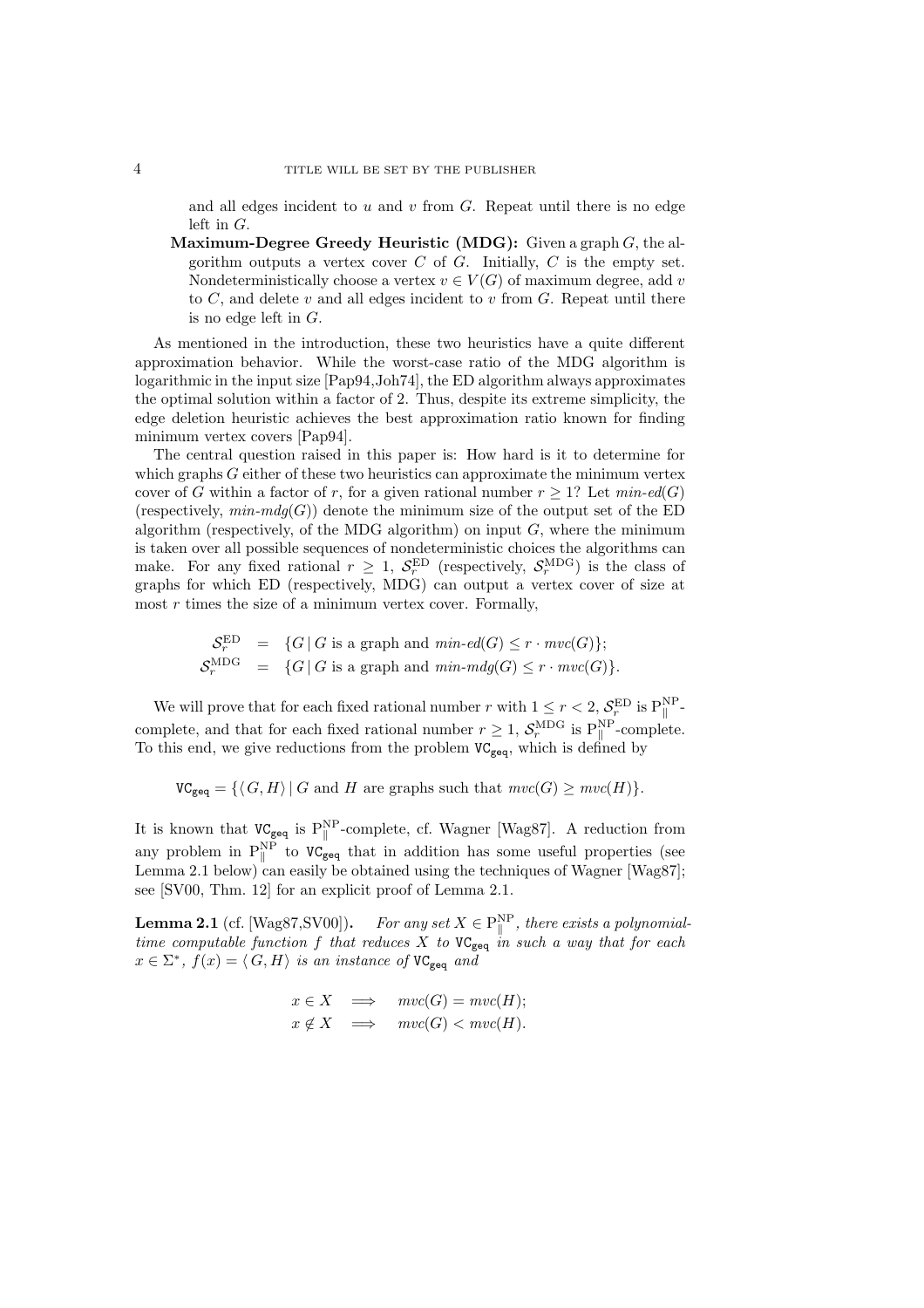#### 3. The Edge Deletion Heuristic

Lemma 3.1 below states that the vertex cover problem restricted to graphs in  $\mathcal{S}_1^{\mathrm{ED}}$ is NP-hard. The reduction  $q$  from Lemma 3.1 will be used in the proof of the main result of this section, Theorem 3.2. Define the problem

$$
\text{VC-}S_1^{\text{ED}} = \{ \langle G, k \rangle \, | \, G \in S_1^{\text{ED}} \text{ and } k \in \mathbb{N}^+ \text{ and } mvc(G) \le k \}.
$$

Lemma 3.1. There exists a polynomial-time many-one reduction g from VC to  $\texttt{VC-S}^{\textup{ED}}_1$  transforming any given graph G into a graph  $H \in \mathcal{S}^{\textup{ED}}_1$  such that

$$
mvc(H) = 2(mvc(G) + ||V(G)||). \tag{1}
$$

Hence,  $VC-S_1^{ED}$  is NP-hard.<sup>1</sup>

*Proof.* Given any graph G, we construct the graph  $H \in S_1^{\text{ED}}$  as follows. For each vertex  $v \in V(G)$ , create a component  $G_v$  that is defined by the vertex set  $V(G_v) = \{v_1, v_2, v_3, v_4\}$  and the edge set  $E(G_v) = \{\{v_1, v_2\}, \{v_3, v_4\}, \{v_1, v_3\}\}.$ 

Define the graph  $H$  by joining every pair of components that correspond to adjacent vertices of G:

$$
V(H) = \bigcup_{v \in V(G)} V(G_v);
$$
  
\n
$$
E(H) = \{ \{a_i, b_j\} \mid \{a, b\} \in E(G) \text{ and } i, j \in \{1, 2, 3, 4\} \} \cup \bigcup_{v \in V(G)} E(G_v).
$$

We now prove Equation (1). Let C be a minimum vertex cover of G, i.e.,  $mvc(G)$  $\Vert C \Vert$ . Construct a vertex cover D of H as follows. For each vertex v ∈ C, add  $v_1, v_2, v_3$ , and  $v_4$  to D; and for each vertex  $w \in V(G) - C$ , add  $w_1$  and  $w_3$  to D. Hence,

$$
||D|| = 2(||C|| + ||V(G)||).
$$

Since  $mvc(H) \leq ||D||$ , it follows that

$$
mvc(H) \le 2(mvc(G) + ||V(G)||).
$$

Conversely, let D be a minimum vertex cover of H, i.e.,  $\mathit{mvc}(H) = ||D||$ . Then, it holds that:

• for each edge  $\{u, v\} \in E(G)$ ,  $V(G_u) \subseteq D$  or  $V(G_v) \subseteq D$ ;

• for each vertex  $v \in V(G)$ ,  $||D \cap V(G_v)|| \geq 2$ .

Hence,

$$
||D|| \ge 4 \cdot mvc(G) + 2(||V(G)|| - mvc(G))
$$
  
= 2(mvc(G) + ||V(G)||).

<sup>&</sup>lt;sup>1</sup>Theorem 3.2 will imply that  $VC\text{-}S_1^{\text{ED}}$  in fact is  $P_{\parallel}^{\text{NP}}$ -complete.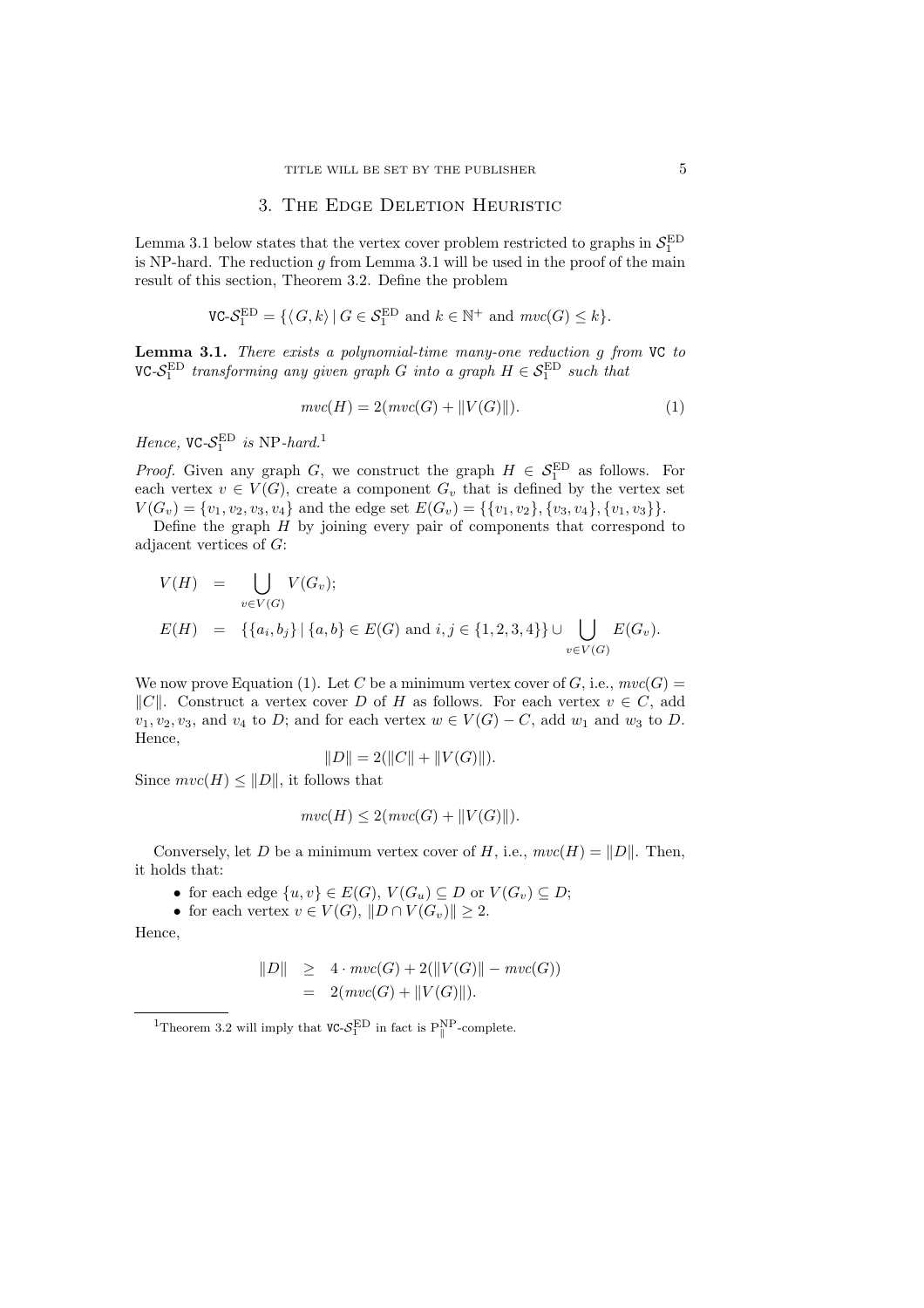It follows that

$$
mvc(H) \ge 2(mvc(G) + ||V(G)||),
$$

which proves Equation (1).

It remains to prove that  $H \in \mathcal{S}_1^{\text{ED}}$ . Let C be a minimum vertex cover of G. The edge deletion algorithm can find a vertex cover of  $H$  as follows. For every vertex  $v \in C$ , choose the edges  $\{v_1, v_2\}$  and  $\{v_3, v_4\}$ . For the remaining vertices  $w \in V(G) - C$ , choose the edge  $\{w_1, w_3\}$ . Thus,  $min\text{-}ed(H) = 2(mvc(G)+\|V(G)\|)$ . By Equation (1),  $min\text{-}ed(H) = mvc(H)$ , so  $H \in \mathcal{S}_1^{\mathrm{ED}}$ .

**Theorem 3.2.** For each rational number r with  $1 \leq r < 2$ ,  $S_r^{\text{ED}}$  is  $P_{\parallel}^{\text{NP}}$ -complete.

*Proof.* It is easy to see that  $S_r^{\text{ED}}$  is in  $P_{\parallel}^{\text{NP}}$ . To prove  $P_{\parallel}^{\text{NP}}$ -hardness, let X be an arbitrary set in  $P_{\parallel}^{\text{NP}}$ , and let f be the reduction from X to  $VC_{geq}$  stated in Lemma 2.1. Fix any rational number r with  $1 \leq r < 2$ , and let  $\ell$  and m be integers such that  $r = \ell/m$ . Note that  $1 \le m \le \ell < 2m$ .

For any string  $x \in \Sigma^*$ , let  $f(x) = \langle G_1, G_2 \rangle$ . Since we can add isolated vertices to any graph G without altering  $mvc(G)$ , we may without loss of generality assume that  $||V(G_1)|| = ||V(G_2)||$ . Let g be the reduction from Lemma 3.1 that transforms any given graph G into a graph  $H \in \mathcal{S}_1^{\text{ED}}$  such that Equation (1) holds. Let  $H_1 = g(G_1)$  and  $H_2 = g(G_2)$ . Thus, both  $H_1$  and  $H_2$  are in  $S_1^{\text{ED}}$ , and for  $i \in \{1, 2\}$ , we have  $mvc(H_i) = 2(mvc(G_i) + ||V(G_i)||)$ .

We will define a graph  $\hat{H}$  and an integer  $k \geq 0$  such that:

$$
min\text{-}ed(\widehat{H}) = r(m \cdot mvc(H_2) + 2km); \qquad (2)
$$

$$
mvc(H) = m \cdot mvc(H_1) + 2km. \tag{3}
$$

The reduction mapping any given string x (via the pair  $\langle G_1, G_2 \rangle$  obtained according to Lemma 2.1 and via the pair  $\langle H_1, H_2 \rangle$  obtained according to Lemma 3.1) to the graph  $\hat{H}$  such that Equations (2) and (3) are satisfied will establish that  $X \leq^{\mathrm{p}}_{m} \mathcal{S}_{r}^{\mathrm{ED}}$ . In particular, from these equations, we have that:

- $mvc(H_2) = mvc(H_1)$  implies  $min$ - $ed(\widehat{H}) = r \cdot mvc(\widehat{H})$ , and
- $mvc(H_2) > mvc(H_1)$  implies  $min\text{-}ed(\widehat{H}) > r \cdot mvc(\widehat{H}).$

Note that, due to Lemma 2.1,  $mvc(H_2) \geq mvc(H_1)$ .

Look at Figure 1 for the construction of  $\widehat{H}$  from  $H_1$  and  $H_2$ . The graph  $\widehat{H}$  consists of two subgraphs,  $L$  and  $R$ , that are joined by the join operation, plus some additional vertices and edges that are connected to R. Formally, let  $H_1^1, H_1^2, \ldots, H_1^m$ be m pairwise disjoint copies of  $H_1$ , and let  $H_2^1, H_2^2, \ldots, H_2^{\ell}$  be  $\ell$  pairwise disjoint copies of  $H_2$ . Let  $k = \ell ||V(H_2)|| + m||V(H_1)||$ . Let  $I_1$  and  $I_2$  be independent sets such that L contains exactly  $k(2m - \ell)$  vertices and R exactly  $k\ell$  vertices. (This is possible, because  $k(2m - \ell) - \ell ||V(H_2)||$  is not negative, since  $2m - \ell \geq 1$ , and  $k\ell - m\|V(H_1)\|$  is not negative, since  $\ell \geq 1$ .) Let  $e_i = \{a_i, b_i\}$   $(1 \leq i \leq k\ell)$  be additional edges. Every vertex  $a_i$  is adjacent to exactly one vertex in  $R$ , and each vertex in R is adjacent to exactly one vertex  $a_i$ . The vertices  $a_i$  and  $b_i$  are not adjacent to any other vertices.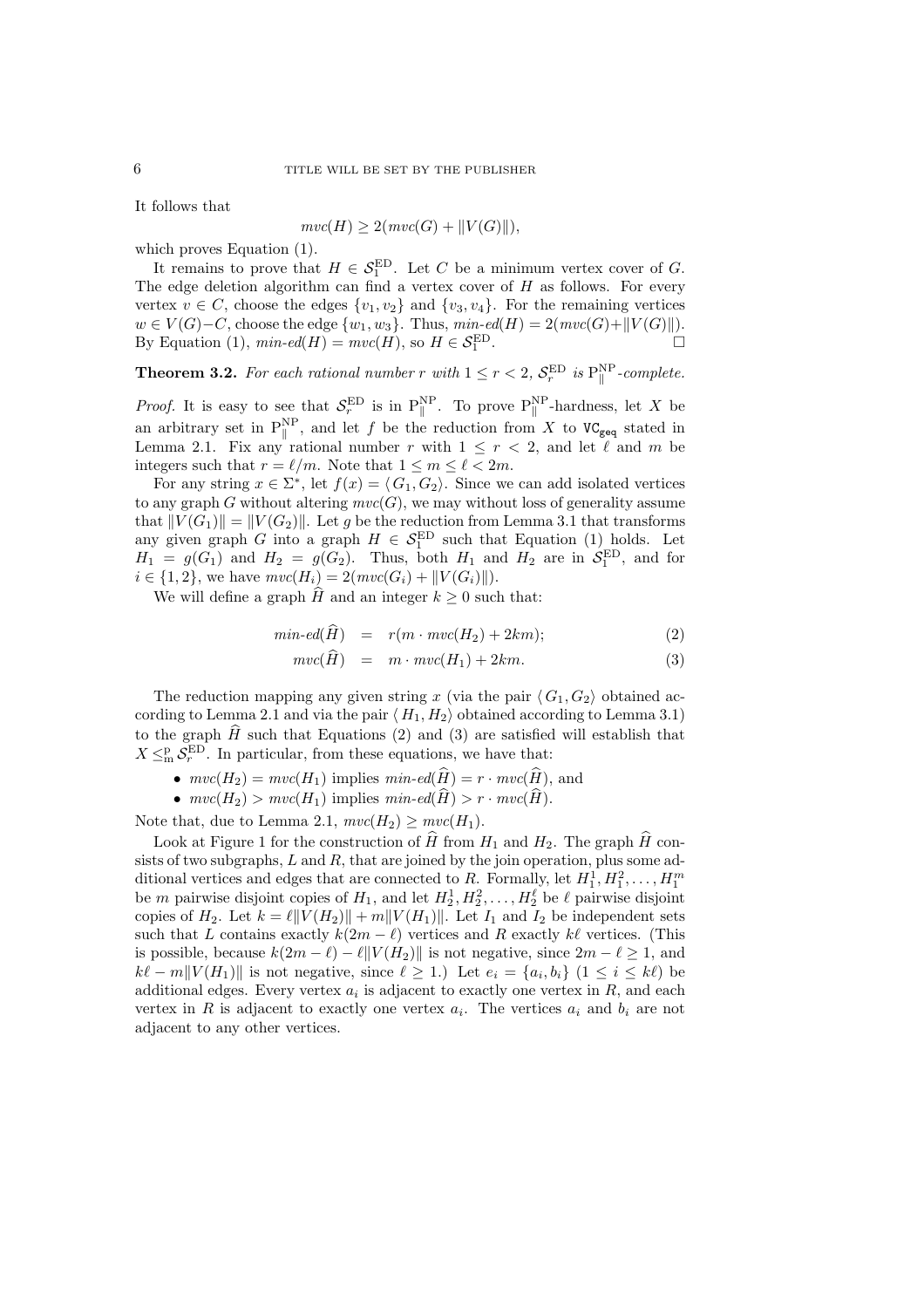

FIGURE 1. The graph  $\widehat{H}$  constructed from  $H_1$  and  $H_2$ .

(1) We first determine  $min\text{-}ed(\widehat{H})$ . Let  $\widehat{E}$  be a fixed minimum-size output set of the ED algorithm on input  $\widehat{H}$ , i.e.,  $min\text{-}ed(\widehat{H}) = \|\widehat{E}\|$ . Since  $\widehat{E}$  is a vertex cover of  $\widehat{H}$ ,  $\widehat{E}$  must contain  $a_i$  or  $b_i$  for each  $i \in \{1, ..., k\ell\}$ . Since the ED-algorithm can delete only edges, and  $\widehat{E}$  is a minimum-size output set, it follows that E contains all vertices  $a_i$ , all vertices from R, and no vertex  $b_i$ .

Let  $C_L$  be a minimum-size output set of the ED-algorithm on input L. By construction of L,  $||C_L|| = \ell \cdot min\text{-}ed(H_2)$ . Thus, since  $H_2 \in \mathcal{S}_1^{\text{ED}}$ ,  $||C_L|| = \ell \cdot mvc(H_2).$ 

Define  $\widehat{E}' = V(R) \cup C_L \cup \bigcup_{i=1}^{k\ell} \{a_i\}.$  It is easy to see that  $\widehat{E}'$  is a minimum-size output set of the ED algorithm on input  $\widehat{H}$ . Hence,

$$
min\text{-}ed(\widehat{H}) = 2k\ell + \ell \cdot mvc(H_2)
$$
  
= 
$$
r(2km + m \cdot mvc(H_2)).
$$

This proves Equation (2).

- (2) We now determine  $mvc(\widehat{H})$ . Let  $\widehat{C}$  be a fixed minimum vertex cover of  $\widehat{H}$ , i.e.,  $\mathit{mvc}(\widehat{H}) = ||\widehat{C}||$ . Distinguish the following two cases.
	- **Case 1:**  $V(R) \subseteq \widehat{C}$ . In this case,  $\widehat{C}$  contains all vertices from R, at least one of  $a_i$  or  $b_i$  for each  $i, 1 \leq i \leq k\ell$ , and a minimum vertex cover of L. Hence,

$$
mvc(\hat{H})=2k\ell+\ell\cdot mvc(H_2).
$$

**Case 2:**  $V(L) \subseteq \widehat{C}$ . In this case,  $\widehat{C}$  contains all vertices from L, a minimum vertex cover of  $R$ , and exactly one of  $a_i$  or  $b_i$  for each i,  $1 \leq i \leq k\ell$ . Hence,

$$
mvc(H) = k(2m - \ell) + k\ell + m \cdot mvc(H_1)
$$
  
= 2km + m \cdot mvc(H\_1).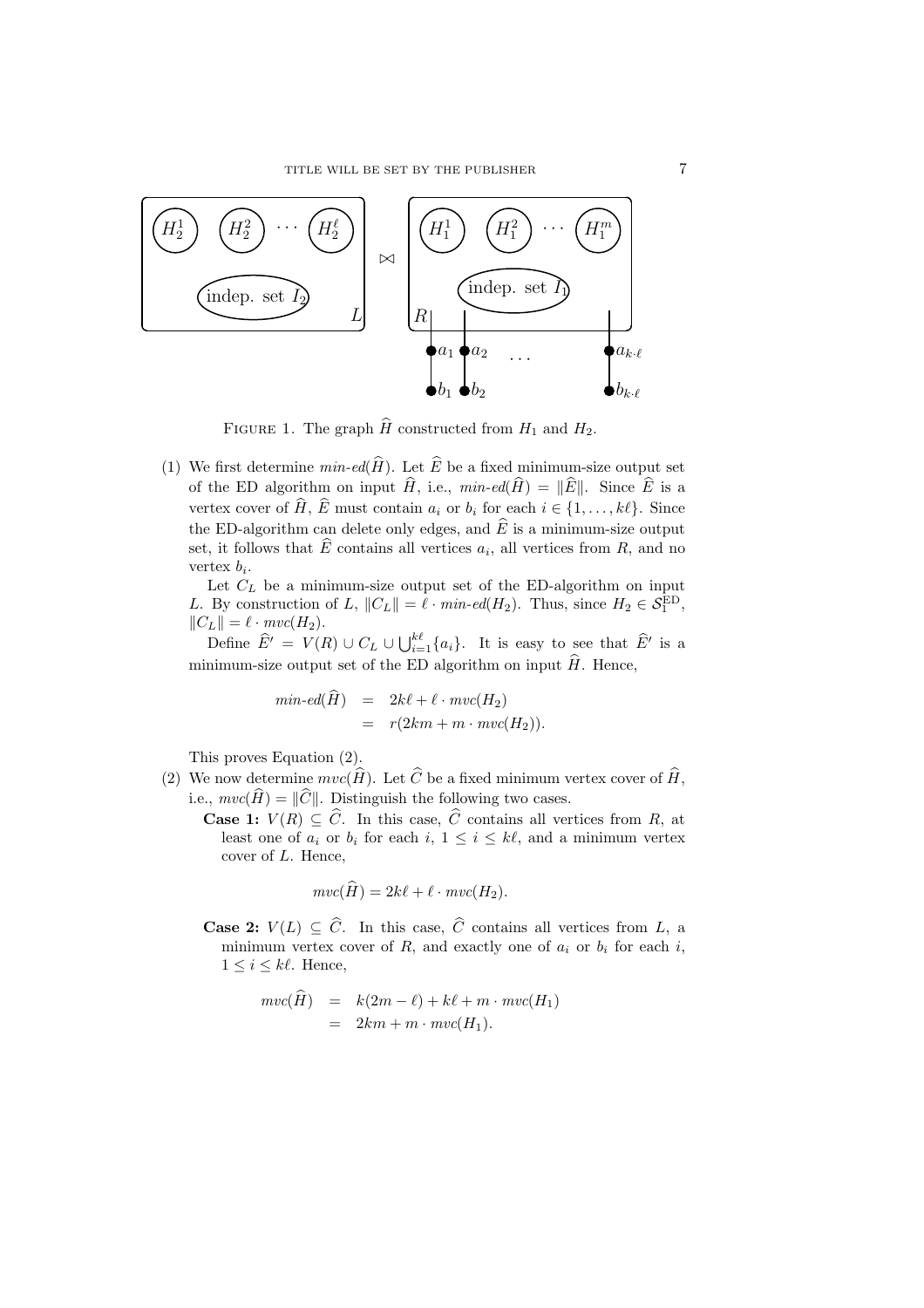Since  $mvc(H_1) \leq mvc(H_2), m \leq \ell$ , and  $2km \leq 2k\ell$ , it follows that

$$
mvc(H) = 2km + m \cdot mvc(H_1).
$$

This proves Equation (3).

The proof of Theorem 3.2 is complete.  $\Box$ 

## 4. The Maximum-Degree Greedy Heuristic

Lemma 4.1 below states that the vertex cover problem restricted to graphs in  $\mathcal{S}_1^{\text{MDG}}$  is NP-hard. The proof of Lemma 4.1 is reminiscent of a proof by Bodlaender et al. [BTY97, Thm. 4], who show that the independent set problem restricted to graphs for which the minimum-degree greedy heuristic can find an optimal solution is NP-hard. The reduction  $q$  from Lemma 4.1 will be used in the proof of the main result of this section, Theorem 4.4. Define the problem

$$
\text{VC-}S_1^{\text{MDG}} = \{ \langle G, k \rangle \mid G \in S_1^{\text{MDG}} \text{ and } k \in \mathbb{N}^+ \text{ and } mvc(G) \le k \}.
$$

**Lemma 4.1.** There is a polynomial-time many-one reduction g from VC to VC- $\mathcal{S}_1^{\text{MDG}}$ transforming any given graph G into a graph  $H \in \mathcal{S}_1^{\text{MDG}}$  such that

$$
mvc(H) = mvc(G) + ||E(G)||(max\text{-}deg(G) + 1).
$$
\n(4)

Hence,  $VC-S_1^{\text{MDG}}$  is NP-hard.<sup>2</sup>

*Proof.* Given any graph G, we construct the graph  $H \in S_1^{\text{MDG}}$  as follows. Let  $\Delta = \text{max-deg}(G)$ . Replace each edge of G by a gadget that contains a complete bipartite graph of size  $2(\Delta + 1)$ . Formally, H is defined by:

$$
V(H) = V(G) \cup \bigcup_{e=\{u,v\} \in E(G)} (\{u_i^e | 1 \le i \le \Delta + 1\} \cup \{v_i^e | 1 \le i \le \Delta + 1\});
$$
  

$$
E(H) = \bigcup (\{\{u_i^e, v_j^e\} | 1 \le i, j \le \Delta + 1\} \cup \{\{u, u_1^e\}\} \cup \{\{v, v_1^e\}\}).
$$

 $e = \{u, v\} \in E(G)$ We now prove Equation  $(4)$ . Let C be a minimum vertex cover of G, i.e.,

 $\mathit{mvc}(G) = ||C||$ . Note that  $\{u, v\} \cap C \neq \emptyset$  for each edge  $\{u, v\}$  in  $E(G)$ . Construct a vertex cover  $D$  of  $H$  as follows:

- $\bullet$  *D* contains all vertices from *C*.
- For every edge  $e = \{u, v\}$  in  $E(G)$ , add to D:
	- − either all vertices  $u_i^e$ ,  $1 \le i \le \Delta + 1$ , if  $u \notin C$  or if both  $u$  and  $v$  are in  $C$ :
	- − or all vertices  $v_i^e$ ,  $1 \le i \le \Delta + 1$ , if  $v \notin C$ .

<sup>&</sup>lt;sup>2</sup>Theorem 4.3 will imply that  $VC\text{-}\mathcal{S}_1^{\text{MDG}}$  in fact is  $P_{\parallel}^{\text{NP}}$ -complete.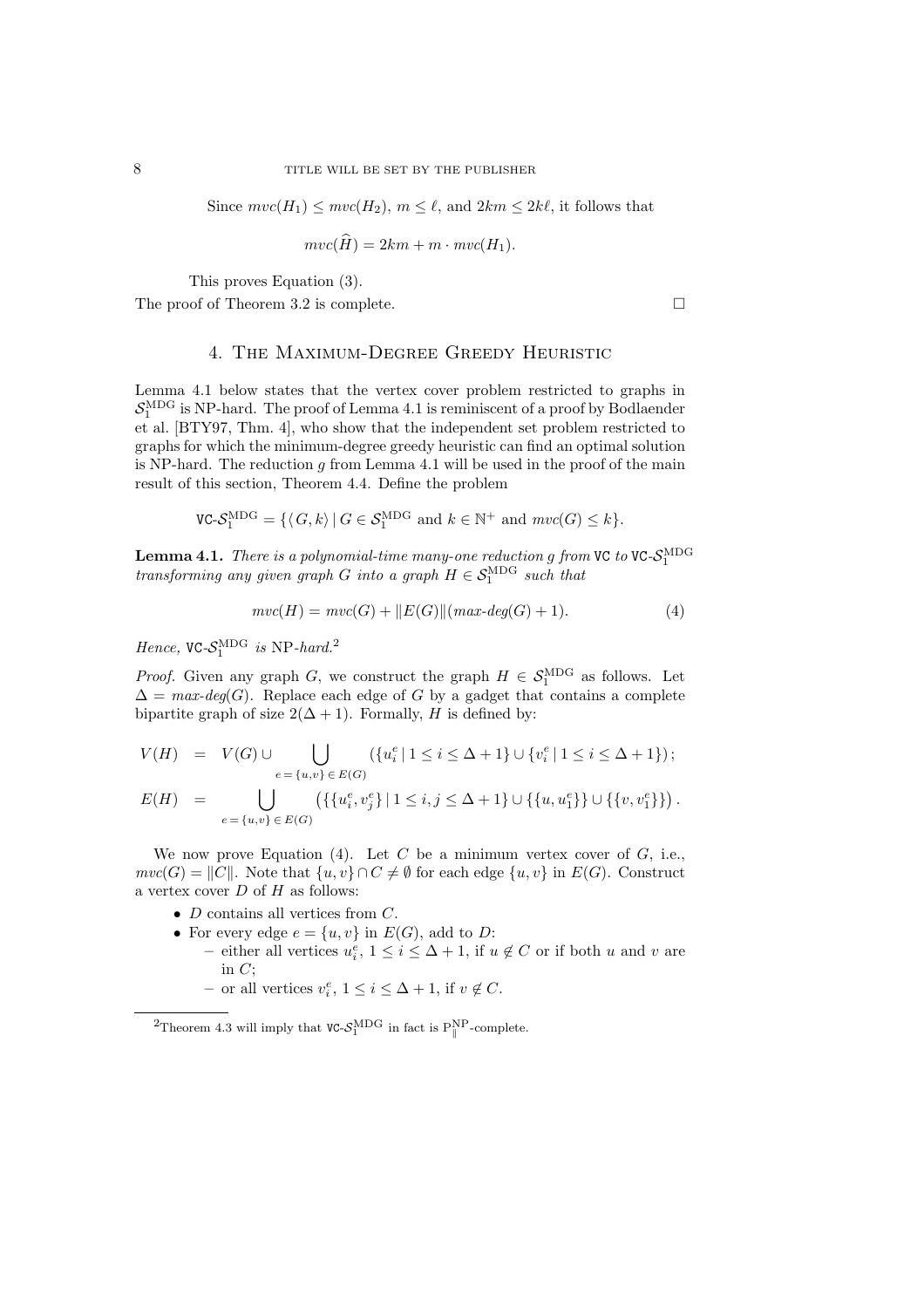It follows that

#### $\mathit{mvc}(H) \leq \mathit{mvc}(G) + ||E(G)||(\Delta + 1).$

Conversely, let D be a minimum vertex cover of H, i.e.,  $\textit{mvc}(H) = ||D||$ . Construct a vertex cover C of G as follows. Initially, set  $C = D$ . Let  $e = \{u, v\}$  be any fixed edge in  $E(G)$ . Suppose that at least one vertex from  $\{u, v\}$  is in D. Since D is a vertex cover of H, it contains at least  $\Delta + 1$  of the vertices  $u_i^e$  and  $v_i^e$ ,  $1 \leq i \leq \Delta + 1$ , that correspond to the edge e. Remove any  $\Delta + 1$  such vertices from C. Suppose now that neither u nor v is in D. Since D is a vertex cover of  $H$ , it contains at least  $\Delta + 2$  of the vertices  $u_i^e$  and  $v_i^e$ ,  $1 \leq i \leq \Delta + 1$ , that correspond to the edge e. Remove any  $\Delta + 2$  such vertices from C, and add to C one of u or  $v$  instead. Since the set  $C$  thus obtained is a vertex cover of  $G$ , we have

$$
mvc(H) \geq mvc(G) + ||E(G)||(\Delta + 1),
$$

which proves Equation (4).

It remains to prove that  $H \in \mathcal{S}_1^{\text{MDG}}$ . Let C be a minimum vertex cover of G. The maximum-degree greedy algorithm can find a vertex cover of  $H$  as follows. For every edge  $e = \{u, v\}$  in  $E(G)$ , the MDG algorithm on input H can choose:

- either all vertices  $u_i^e$ ,  $1 \leq i \leq \Delta + 1$ , if  $u \notin C$  or if both u and v are in C;
- or all vertices  $v_i^e$ ,  $1 \leq i \leq \Delta + 1$ , if  $v \notin C$ .

Note that the MDG heuristic can always do so, since every vertex in  $V(G)$  has degree at most  $\Delta$ . Subsequently, all vertices that are not in C are isolated. Thus, the MDG algorithm can now choose all vertices from C. Hence,

$$
min\text{-}mdg(H) = mvc(G) + ||E(G)||(\Delta+1).
$$

By Equation (4),  $min\text{-}mdg(H) = mvc(H)$ , so  $H \in \mathcal{S}_1^{\text{MDG}}$ . — Профессор — Профессор — Профессор — Профессор — Профессор — Профессор — Профессор — Профессор — Профессор <br>В профессор — Профессор — Профессор — Профессор — Профессор — Профессор — Профессор — Профессор — Профессор —

Lemma 4.2 below will be used in the proof of Theorem 4.4. The construction of the graph  $G$  in this lemma is a modification of a construction given by Papadimitriou and Steiglitz [PS82, p. 408, Fig. 17-3], which shows that the worstcase approximation ratio of the MDG heuristic can be as bad as logarithmic in the input size, and so grows unboundedly. Similar constructions for achieving the worst-case approximation behavior of the greedy heuristic solving the more general minimum set cover problem were given by Johnson  $[John74]$ , Lovász  $[Low75]$ , and Chvátal [Chv79].

**Lemma 4.2.** For all positive integers  $n_1$ ,  $n_2$ ,  $\delta \geq 6$ , and  $\mu$  satisfying

$$
\mu(\ln \mu - 2\ln(\delta + 2) - 1) \ge n_1 + n_2,\tag{5}
$$

there exists a bipartite graph G with the following properties:

- (1)  $V(G) = V \cup \tilde{V}$  such that  $V \cap \tilde{V} = \emptyset$  and both V and  $\tilde{V}$  are independent sets, where
	- $V = \{u_1, u_2, \ldots, u_{n_1}, w_1, w_2, \ldots, w_{\mu}, z_1, z_2, \ldots z_{n_2}\}\$ and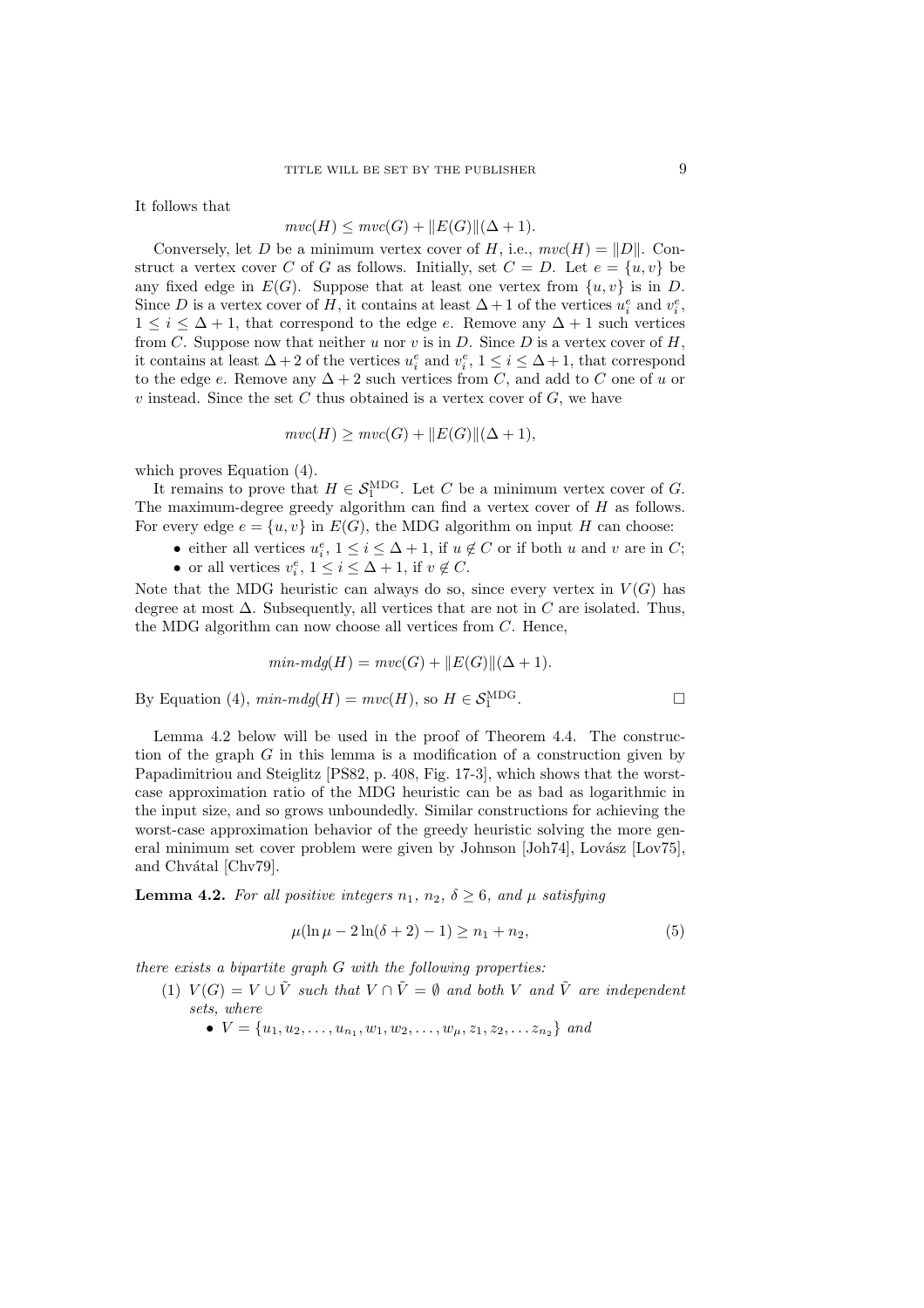- $\tilde{V} = {\tilde{u}_1, \tilde{u}_2, \ldots, \tilde{u}_{n_1}, \tilde{w}_1, \tilde{w}_2, \ldots, \tilde{w}_{\mu}}.$
- $(2) \ \{ \{u_i, \tilde{u}_i\} \mid 1 \leq i \leq n_1 \} \cup \{ \{w_i, \tilde{w}_i\} \mid 1 \leq i \leq \mu \} \subseteq E(G).$
- (3) Every vertex  $\tilde{u}_i$ , where  $1 \leq i \leq n_1$ , has degree one.
- (4) For each induced subgraph S of G that can be obtained by deleting vertices from V such that  $V \cap V(S) \neq \emptyset$ , it holds that

$$
\max_{v \in V \cap V(S)} \deg_S(v) > \max_{v \in \tilde{V}} \deg_S(v) + \delta.
$$

*Proof.* Let the constants  $n_1$ ,  $n_2$ ,  $\delta$ , and  $\mu$  be given such that Equation (5) is satisfied. We describe the construction of the graph  $G$ . As stated in the lemma, the vertex set of G is given by  $V(G) = V \cup \tilde{V}$ , where V and  $\tilde{V}$  are two disjoint independent sets. Rename the vertices of V by  $V = {\alpha_1, \alpha_2, \ldots, \alpha_{n_1+\mu+n_2}}$ .

Let  $\tilde{W} = {\tilde{w}_1, \tilde{w}_2, \tilde{w}_3, \ldots, \tilde{w}_\mu}$ . The edge set of G is defined as follows:

- Create the edges  $\{u_i, \tilde{u}_i\}$  for each i with  $1 \leq i \leq n_1$  and the edges  $\{w_j, \tilde{w}_j\}$ for each j with  $1 \leq j \leq \mu$ .
- Partition  $\tilde{W}$  into  $\left[\frac{\mu}{\delta+3}\right]$  disjoint sets  $\tilde{W}^{\delta+3}_1, \tilde{W}^{\delta+3}_2, \ldots, \tilde{W}^{\delta+3}_{\left[\frac{\mu}{\delta+3}\right]}$  of size  $\delta+3$ each, possibly leaving out some vertices from  $\tilde{W}$  and taking care that no vertex in  $\tilde{W}_i^{\delta+3}$  already is connected with  $\alpha_i$ ,  $1 \leq i \leq \left\lfloor \frac{\mu}{\delta+3} \right\rfloor$ . For each i with  $1 \leq i \leq \left\lfloor \frac{\mu}{\delta+3} \right\rfloor$ , connect  $\alpha_i$  with each vertex in  $\tilde{W}_i^{\delta+3}$  by an edge.
- Partition  $\tilde{W}$  into  $\left[\frac{\mu}{\delta+4}\right]$  disjoint sets  $\tilde{W}^{\delta+4}_1, \tilde{W}^{\delta+4}_2, \ldots, \tilde{W}^{\delta+4}_{\left[\frac{\mu}{\delta+4}\right]}$  of size  $\delta+4$ each, possibly leaving out some vertices from  $\tilde{W}$  and taking care that no vertex in  $\tilde{W}_{i}^{\delta+4}$  already is connected with  $\alpha_{\lfloor \frac{\mu}{\delta+3} \rfloor+i}, 1 \leq i \leq \lfloor \frac{\mu}{\delta+4} \rfloor$ . For each *i* with  $1 \leq i \leq \left\lfloor \frac{\mu}{\delta+4} \right\rfloor$ , connect  $\alpha_{\left\lfloor \frac{\mu}{\delta+3} \right\rfloor+i}$  with each vertex in  $\tilde{W}_{i}^{\delta+4}$ by an edge.
- Partition  $\tilde{W}$  into  $\left\lfloor \frac{\mu}{\delta+5} \right\rfloor$  disjoint sets  $\tilde{W}^{\delta+5}_1, \tilde{W}^{\delta+5}_2, \ldots, \tilde{W}^{\delta+5}_{\left\lfloor \frac{\mu}{\delta+5} \right\rfloor}$  of size  $\delta+5$ each, possibly leaving out some vertices from  $\tilde{W}$  and taking care that no vertex in  $\tilde{W}_{i}^{\delta+5}$  already is connected with  $\alpha_{\lfloor \frac{\mu}{\delta+3} \rfloor+\lfloor \frac{\mu}{\delta+4} \rfloor+i}, 1 \leq i \leq \lfloor \frac{\mu}{\delta+5} \rfloor$ . For each i with  $1 \leq i \leq \left\lfloor \frac{\mu}{\delta+5} \right\rfloor$ , connect  $\alpha_{\left\lfloor \frac{\mu}{\delta+3} \right\rfloor + \left\lfloor \frac{\mu}{\delta+4} \right\rfloor + i}$  with each vertex in  $\tilde{W}_i^{\delta+5}$  by an edge.
- Continue in this way until all vertices  $\alpha_i$  are connected with vertices in  $\tilde{W}$ .

The construction is possible, since Equation (5) implies

$$
\left\lfloor \frac{\mu}{\delta+3} \right\rfloor + \left\lfloor \frac{\mu}{\delta+4} \right\rfloor + \dots + \left\lfloor \frac{\mu}{\mu-1} \right\rfloor \ge n_1 + \mu + n_2, \tag{6}
$$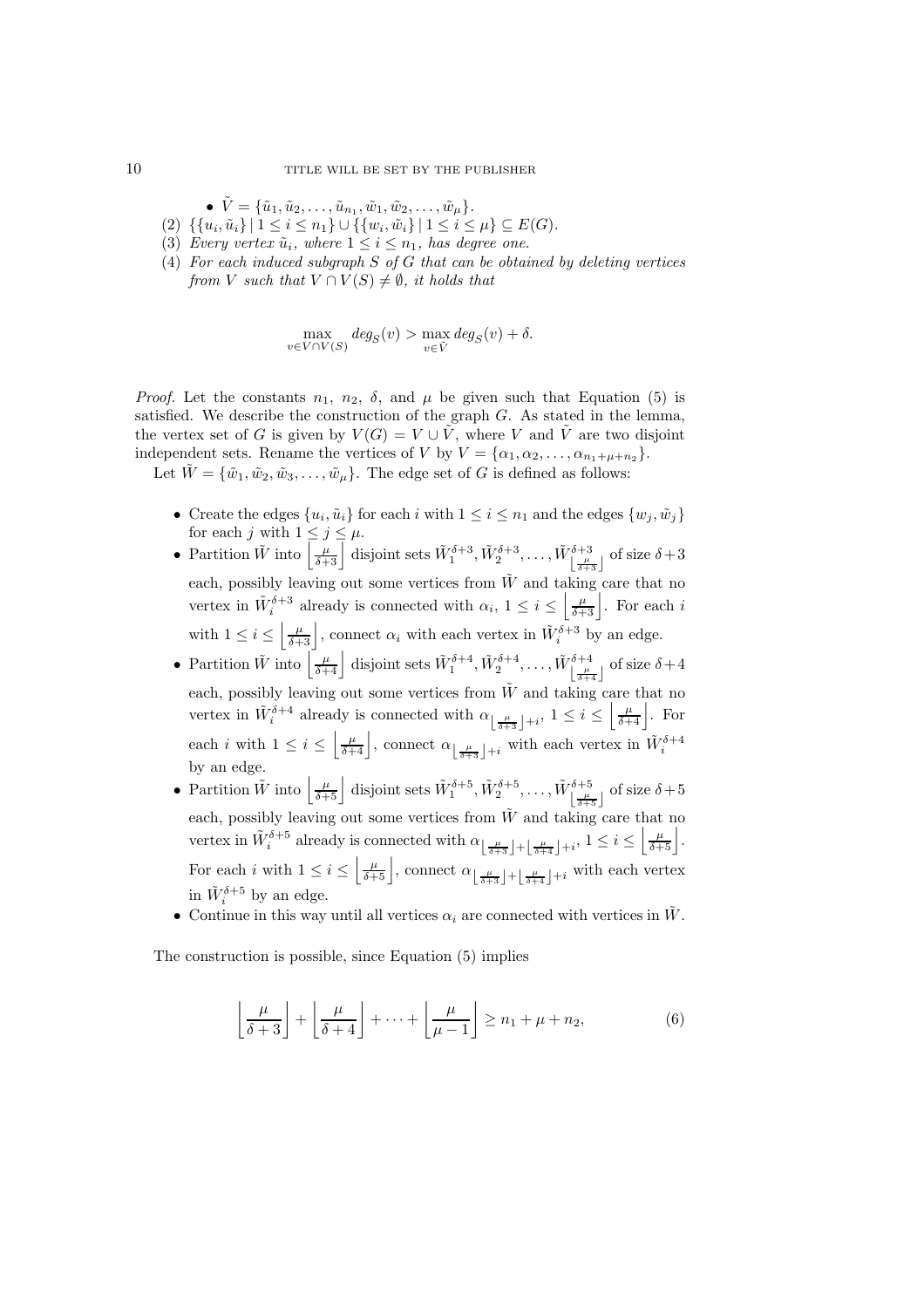and thus there are enough vertices in  $\tilde{W}$ . To see why, note that

$$
\begin{aligned}\n\left\lfloor \frac{\mu}{\delta+3} \right\rfloor &+ \left\lfloor \frac{\mu}{\delta+4} \right\rfloor + \dots + \left\lfloor \frac{\mu}{\mu-1} \right\rfloor \\
&= \left\lfloor \frac{\mu}{1} \right\rfloor + \left\lfloor \frac{\mu}{2} \right\rfloor + \dots + \left\lfloor \frac{\mu}{\mu} \right\rfloor - 1 - \left( \left\lfloor \frac{\mu}{1} \right\rfloor + \left\lfloor \frac{\mu}{2} \right\rfloor + \dots + \left\lfloor \frac{\mu}{\delta+2} \right\rfloor \right) \\
&\geq \frac{\mu}{1} + \frac{\mu}{2} + \dots + \frac{\mu}{\mu} - \mu - \left( \frac{\mu}{1} + \frac{\mu}{2} + \dots + \frac{\mu}{\delta+2} \right) \\
&= \mu H_{\mu} - \mu - \mu H_{\delta+2} \\
&\geq \mu \ln \mu - \mu - \mu \ln(\delta + 2) - \mu \\
&\geq \mu \ln \mu - \mu \ln(\delta + 2) - 2\mu \\
&\geq \mu \ln \mu - \mu \ln(\delta + 2) - \mu \ln(\delta + 2) \\
&= \mu \ln \mu - 2\mu \ln(\delta + 2).\n\end{aligned} \tag{7}
$$

Here,  $H_k$  denotes the k<sup>th</sup> harmonic number, which is defined by  $H_k = \sum_{i=1}^k \frac{1}{i}$ . It is well known that for all k,  $\ln k \leq H_k \leq \ln k + 1$  (see, e.g., Graham, Knuth, and Patashnik [GKP89]). Equation (7) holds because  $\delta \geq 6$  and hence  $\ln(\delta + 2) \geq 2$ .

It is evident from the construction that G has all the required properties. In particular, to see why Property 4 holds, let  $S$  be any induced subgraph of  $G$ that can be obtained by deleting vertices from V such that  $V \cap V(S) \neq \emptyset$ . Let  $y_S = \max_{v \in V \cap V(S)} deg_S(v)$ . By construction, S can have only edges of the form  $\{u_i, \tilde{u}_i\}$  or  $\{w_j, \tilde{w}_j\}$  or edges that are added during the stages  $\delta + 3, \delta + 4, \ldots, y_S$ , where  $\delta + i$  denotes the stage in which W is partitioned into subsets of size  $\delta + i$ . It follows that

$$
\max_{v \in \tilde{V}} deg_S(v) \le 1 + y_S - (\delta + 3) + 1 = y_S - \delta - 1 < y_S - \delta,
$$

which proves the lemma.  $\Box$ 

**Theorem 4.3.**  $\mathcal{S}_1^{\text{MDG}}$  is  $P_{\parallel}^{\text{NP}}$ -complete.

*Proof.* It is easy to see that  $S_1^{\text{MDG}}$  is in  $P_{\parallel}^{\text{NP}}$ . To prove  $P_{\parallel}^{\text{NP}}$ -hardness of  $S_1^{\text{MDG}}$ , let X be an arbitrary set in  $P_{\parallel}^{\text{NP}}$ , and let f be the reduction from X to  $VC_{\text{geq}}$  stated in Lemma 2.1. For any string  $x \in \Sigma^*$ , let  $f(x) = \langle G_1, G_2 \rangle$ .

We will define a graph  $\widehat{G}$  and an integer  $q \geq 0$  such that:

$$
min\text{-}mdg(\widehat{G}) = mvc(G_2) + q;
$$
\n(8)

$$
mvc(\overrightarrow{G}) = mvc(G_1) + q. \tag{9}
$$

The reduction mapping any given string x (via the pair  $\langle G_1, G_2 \rangle$  obtained according to Lemma 2.1) to the graph G such that Equations (8) and (9) are satisfied will establish that  $X \leq^{\mathsf{p}}_{\mathsf{n}} \mathcal{S}_{1}^{\mathsf{MDG}}$ . In particular, from these equations, we have that: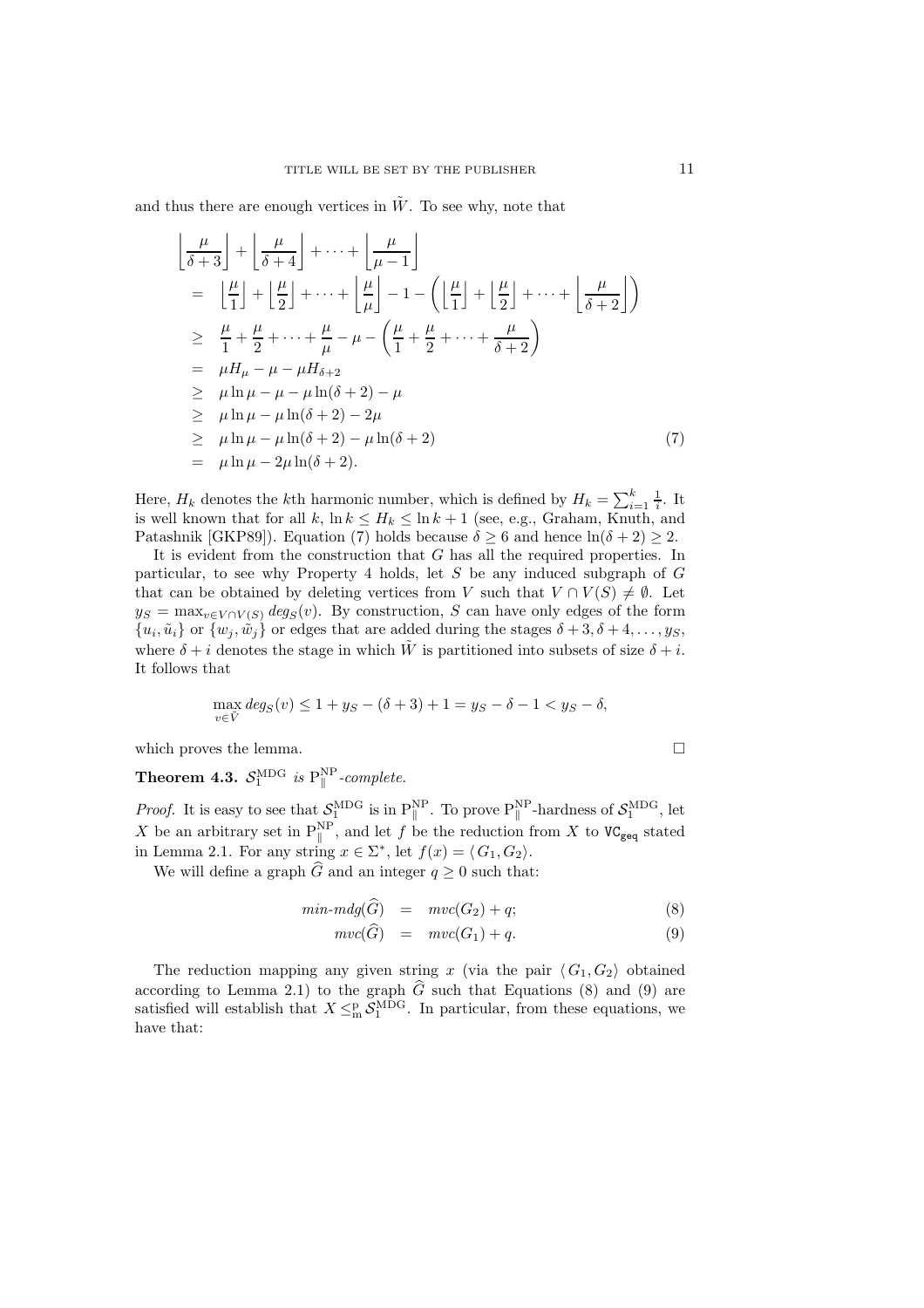- $mc(G_2) = mvc(G_1)$  implies  $min\text{-}mdg(\widehat{G}) = mvc(\widehat{G}),$  and
- $mc(G_2) > mvc(G_1)$  implies  $min\text{-}mdg(\widehat{G}) > mvc(\widehat{G})$ .

Note that, due to Lemma 2.1,  $\mathit{mvc}(G_2) \geq \mathit{mvc}(G_1)$ .

We now describe the construction of  $\widehat{G}$ . Let g be the reduction from Lemma 4.1 and let  $H_2 = g(G_2)$ . Thus,  $H_2$  is in  $\mathcal{S}_1^{\text{MDG}}$  and, by Equation (4),

$$
mvc(H_2) = mvc(G_2) + ||E(G_2)||(max\text{-}deg(G_2) + 1). \tag{10}
$$

Since one can add isolated vertices to any graph G without affecting the values of  $mvc(G)$  or  $min\text{-}mdg(G)$ , we may without loss of generality assume that

$$
||V(H_2)|| = ||V(G_1)|| + ||E(G_2)||(\max \cdot \deg(G_2) + 1). \tag{11}
$$



FIGURE 2. The graph  $\widehat{G}$  constructed from  $G_1$  and  $H_2$ .

Look at Figure 2 for the construction of  $\widehat{G}$  from  $G_1$  and  $H_2$ . The graph  $\widehat{G}$ consists of two subgraphs,  $L$  and  $R$ , that are joined by the join operation, plus some additional vertices and edges that are connected to  $L$ . Formally, choose  $2j$ new vertices  $a_i$  and  $b_i$ ,  $1 \leq i \leq j$ , where j is a fixed integer large enough such that the degree of each vertex in  $R$  is larger than the maximum degree of the vertices in  $L$ . Note that the degree of each vertex in  $R$  must remain larger than the degree of any vertex in  $L$  even after some vertices have been removed from  $R$ .

Let  $B$  be the bipartite matching with the vertex set

$$
V(B) = \{a_i \mid 1 \le i \le j\} \cup \{b_i \mid 1 \le i \le j\}
$$

and the edge set  $E(B) = \{ \{a_i, b_i\} | 1 \le i \le j \}$ . Let  $R = G_1$ , and let L be the graph with the vertex set  $V(L) = \{a_i | 1 \le i \le j\} \cup V(H_2)$  and the edge set  $E(L) = E(H_2)$ . The graph  $\widehat{G}$  is defined by forming the join  $L \bowtie R$ , i.e., there are edges connecting each vertex of  $L$  with each vertex of  $R$ , plus attaching the vertices  $b_i$ ,  $1 \le i \le j$ , to L by adding the j edges from  $E(B)$ .

We first consider  $min\text{-}mdg(\widehat{G})$ . By our choice of j, each vertex in R has a degree larger than the degree of any vertex not in R. Hence, on input  $\widehat{G}$ , the MDG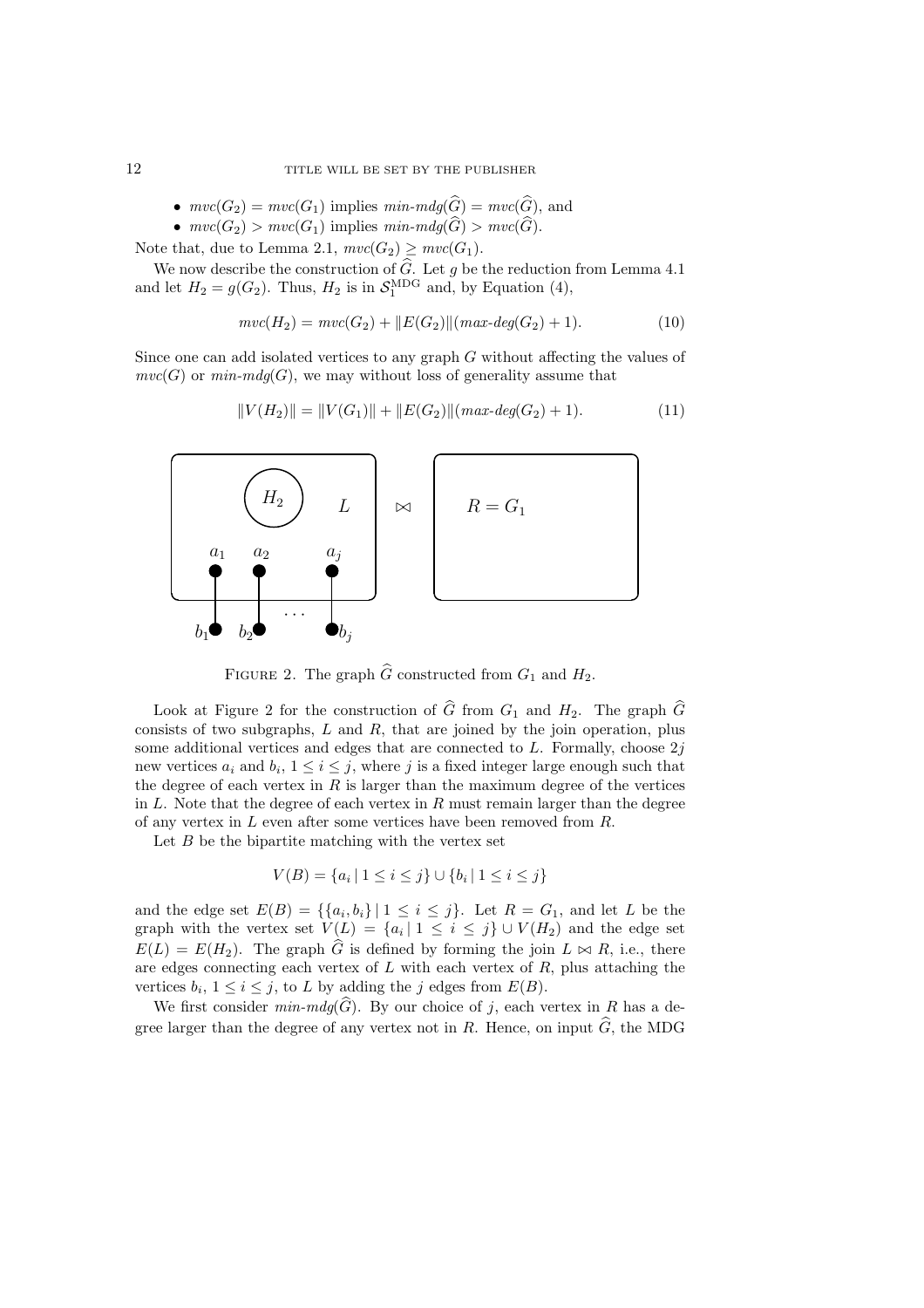algorithm first deletes all vertices from  $R$ . Subsequently, it can find a minimum vertex cover of  $H_2$ , which has size  $mvc(G_2)+\Vert E(G_2)\Vert(max-deg(G_2)+1)$  by Equation (10), and eventually it can choose, say, the vertices  $a_i$ ,  $1 \le i \le j$ , to cover the edges of B. Hence,

$$
min\text{-}mdg(\widehat{G}) = ||V(G_1)|| + mvc(G_2) + ||E(G_2)||(max\text{-}deg(G_2) + 1) + j
$$
  
\n
$$
\stackrel{(11)}{=} mvc(G_2) + ||V(H_2)|| + j.
$$

We now consider  $mvc(\widehat{G})$ . Since every vertex cover of  $\widehat{G}$  must contain all vertices of  $L$  or all vertices of  $R$  to cover the edges connecting  $L$  and  $R$ , it follows from Equations  $(10)$  and  $(11)$  that:

$$
mvc(G) = \min\{||V(G_1)|| + mvc(H_2) + j, ||V(H_2)|| + j + mvc(G_1)\}
$$
  
= 
$$
\min\{mvc(G_2) + ||V(H_2)|| + j, mvc(G_1) + ||V(H_2)|| + j\}.
$$

Since  $mvc(G_2) \geq mvc(G_1)$ , it follows that

$$
mvc(\widehat{G}) = mvc(G_1) + ||V(H_2)|| + j.
$$

Hence, setting  $q = ||V(H_2)|| + j$ , Equations (8) and (9) are satisfied, which completes the proof that  $S_1^{\text{MDG}}$  is  $P_{\parallel}^{\text{NP}}$ -complete.

**Theorem 4.4.** For each rational number  $r > 1$ ,  $\mathcal{S}_r^{\text{MDG}}$  is  $P_{\parallel}^{\text{NP}}$ -complete.

*Proof.* Fix any rational number  $r = \ell/m$ , where  $\ell$  and m are integers with  $1 \leq$  $m < \ell$ . Without loss of generality, we may assume that  $gcd(\ell - m, m) = 1$ , where  $gcd(a, b)$  denotes the greatest common divisor of the integers a and b. It is easy to see that  $S_r^{\text{MDG}}$  is in  $P_{\parallel}^{\text{NP}}$ . To prove  $P_{\parallel}^{\text{NP}}$ -hardness of  $S_r^{\text{MDG}}$ , let X be an arbitrary set in  $P_{\parallel}^{\text{NP}}$ , and let f be the reduction from X to  $VC_{geq}$  stated in Lemma 2.1. For any string  $x \in \Sigma^*$ , let  $f(x) = \langle G_1, G_2 \rangle$ . Note that  $mvc(G_2) \geq mvc(G_1)$ .

We will define a graph  $\widehat{G}_r$  and integers  $p, q \geq 0$  such that:

$$
min\text{-}mdg(\hat{G}_r) = r(p\cdot mvc(G_2) + q); \qquad (12)
$$

$$
mvc(G_r) = p \cdot mvc(G_1) + q. \tag{13}
$$

The reduction mapping any given string x (via the pair  $\langle G_1, G_2 \rangle$  obtained according to Lemma 2.1) to the graph  $G_r$  such that Equations (12) and (13) are satisfied will establish that  $X \leq^{\mathsf{p}}_{m} \mathcal{S}_{r}^{\text{MDG}}$ . In particular, from these equations, we have that:

- $mvc(G_2) = mvc(G_1)$  implies  $min\text{-}mdq(\widehat{G}_r) = r \cdot mvc(\widehat{G}_r)$ , and
- $mvc(G_2) > mvc(G_1)$  implies  $min\text{-}mdg(\widehat{G}_r) > r \cdot mvc(\widehat{G}_r)$ .

We now describe the construction of  $\hat{G}_r$ :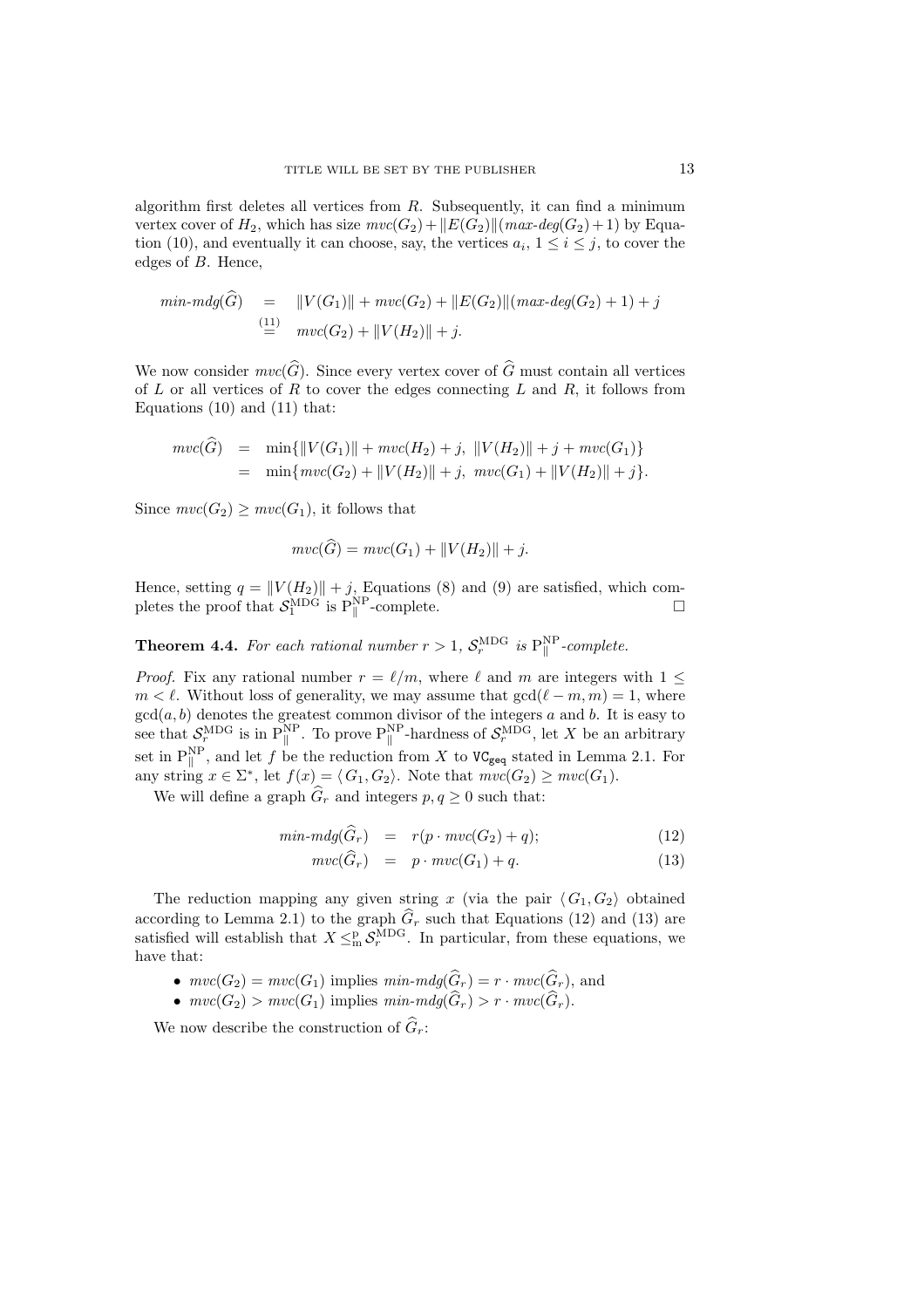• Let g be the reduction from Lemma 4.1 and let  $H_2 = g(G_2)$ . Thus,  $H_2 \in \mathcal{S}_1^{\text{MDG}}$  and Equation (10) holds:

$$
mvc(H_2) = mvc(G_2) + ||E(G_2)||(max\text{-}deg(G_2) + 1).
$$

- Let  $G_1^1, G_1^2, \ldots, G_1^m$  be m pairwise disjoint copies of  $G_1$ , and let  $H_2^1, H_2^2$ ,  $\ldots$ ,  $H_2^{\ell}$  be  $\ell$  pairwise disjoint copies of  $H_2$ .
- Let  $\tilde{U} = \bigcup_{i=1}^{\ell} H_2^i$  be the disjoint union of these copies of  $H_2$ , and rename the vertices of  $\tilde{U}$  by  $V(\tilde{U}) = {\tilde{u}_1, \tilde{u}_2, \ldots, \tilde{u}_{\ell \cdot ||V(H_2)||}}.$
- Let  $Z = \bigcup_{i=1}^m G_1^i$  be the disjoint union of these copies of  $G_1$ , and rename the vertices of Z by  $V(Z) = \{z_1, z_2, \ldots, z_{m \cdot || V(G_1) ||}\}.$
- To apply Lemma 4.2, choose  $n_1 = \ell \cdot ||V(H_2)||, n_2 \geq m \cdot ||V(G_1)||$ , and  $\delta = \max\{6, max\text{-}deg(H_2)+1\},\$  where the exact value of  $n_2$  will be specified below. Choose the constant  $\mu$  so as to satisfy Equation (5):

$$
\mu(\ln \mu - 2\ln(\delta + 2) - 1) \ge n_2 + n_1.
$$

• Given the constants  $n_1, n_2, \delta$ , and  $\mu$ , define  $\widehat{G}_r$  to be the bipartite graph G from Lemma 4.2 extended by the edges between the  $\tilde{u}_i$  vertices that were added above to represent the structure of the copies of  $H_2$ , and extended by the edges between the  $z_i$  vertices that were added above to represent the structure of the copies of  $G_1$ . That is, unlike G, the graph  $\widehat{G}_r$  is no longer a bipartite graph. Formally, the vertex set of  $\widehat{G}_r$  is given by

$$
V(\widehat{G}_r) = V(G) = V \cup \tilde{V}, \text{ where}
$$
  
\n
$$
V = \{u_1, u_2, \dots, u_{n_1}, w_1, w_2, \dots, w_{\mu}, z_1, z_2, \dots z_{n_2}\} \text{ and}
$$
  
\n
$$
\tilde{V} = \{\tilde{u}_1, \tilde{u}_2, \dots, \tilde{u}_{n_1}, \tilde{w}_1, \tilde{w}_2, \dots, \tilde{w}_{\mu}\},
$$

and the edge set of  $\widehat{G}_r$  is given by  $E(\widehat{G}_r) = E(G) \cup E(\widetilde{U}) \cup E(Z)$ , where  $E(G)$  is constructed as in the proof of Lemma 4.2.

This completes the construction of  $\hat{G}_r$ . We now prove Equations (12) and (13).

(1) We first consider  $min\text{-}mdg(\hat{G}_r)$ . By construction, for each vertex v in  $\tilde{V}$ . we have

$$
deg_{\widehat{G}_r}(v) \le deg_G(v) + max-deg(H_2) < deg_G(v) + \delta.
$$
\n(14)

Let S be any induced subgraph of  $\widehat{G}_r$  that can be obtained by deleting vertices from V such that  $V \cap V(S) \neq \emptyset$ . Property 4 of Lemma 4.2 and Equation (14) imply that

$$
\max_{v \in V \cap V(S)} \deg_S(v) > \max_{v \in \tilde{V}} \deg_S(v).
$$

Hence, on input  $\widehat{G}_r$ , the MDG algorithm starts by choosing the  $n_1+\mu+n_2$ vertices from V, which isolates each vertex  $\tilde{w}_i \in \tilde{V}$  and leaves  $\ell$  isolated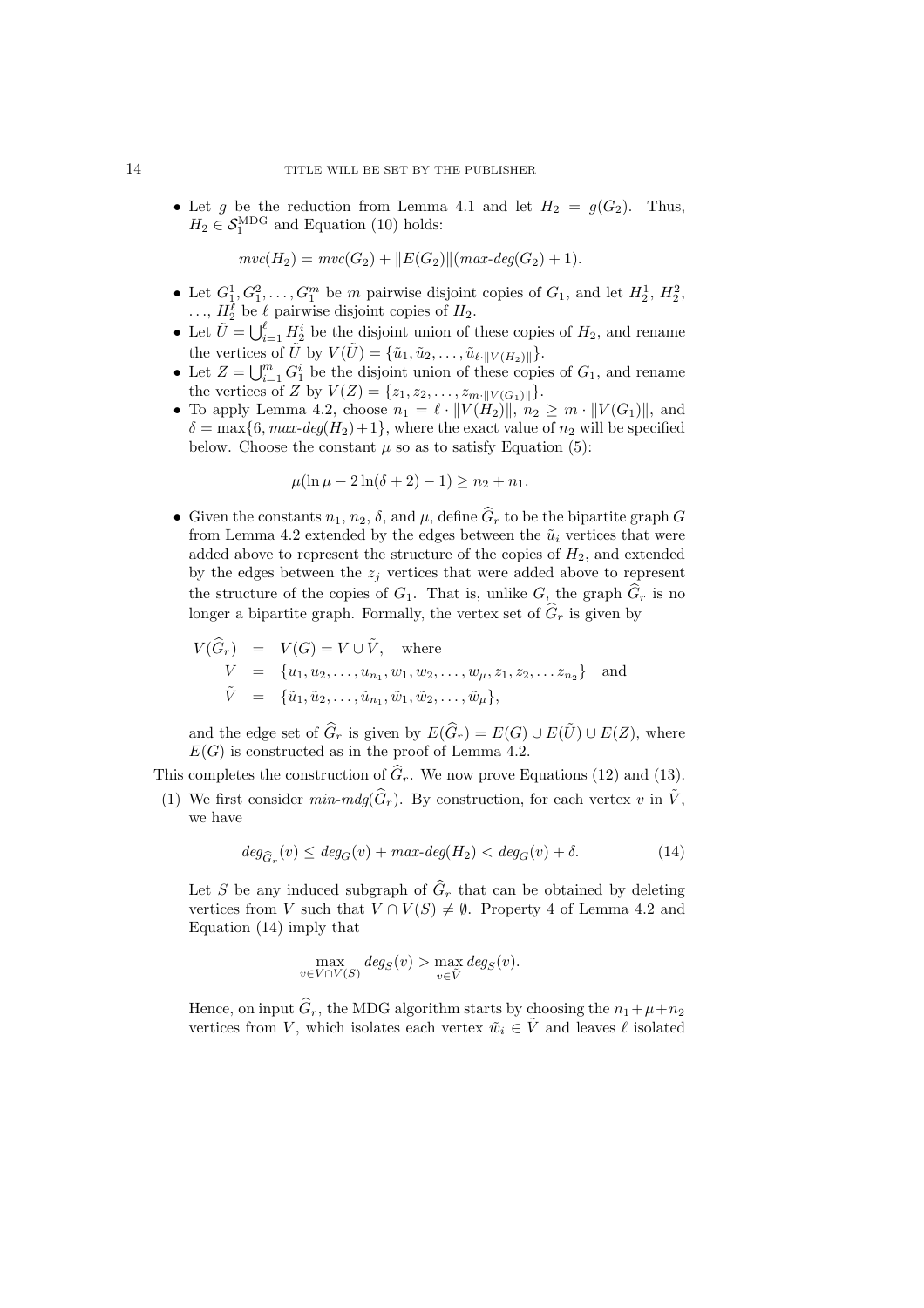copies of  $H_2$ . Subsequently, since  $H_2 \in \mathcal{S}_1^{\text{MDG}}$ , the MDG algorithm can choose a minimum vertex cover in each of these  $\ell$  copies of  $H_2$ . By Equation (10),

$$
mvc(H_2) = mvc(G_2) + ||E(G_2)||(max\text{-}deg(G_2) + 1),
$$

and hence,

$$
min\text{-}mdg(\widehat{G}_r) = n_1 + \mu + n_2 + \ell(mvc(G_2) + ||E(G_2)||(max\text{-}deg(G_2) + 1)).
$$

(2) We now consider  $mvc(\widehat{G}_r)$ . Define the set  $C = \tilde{V} \cup D$ , where D with  $||D|| = m \cdot mvc(G_1)$  is a minimum vertex cover of Z. It is obvious from the construction of  $\widehat{G}_r$  that C is a minimum vertex cover of  $\widehat{G}_r$ . Hence,

$$
mvc(\widehat{G}_r) = n_1 + \mu + m \cdot mvc(G_1).
$$

To complete the proof, we have to choose  $n_2 \geq m \cdot ||V(G_1)||$  such that Equations (12) and (13) are satisfied for suitable integers p and q. Setting  $p = m$  and  $q = n_1 + \mu$  and requiring

$$
n_1 + n_2 + \mu + \ell \cdot ||E(G_2)||(\max \text{deg}(G_2) + 1) = r(n_1 + \mu) \tag{15}
$$

or, equivalently,

$$
m \cdot n_2 + m \cdot \ell \cdot ||E(G_2)||(\max \text{deg}(G_2) + 1) = (\ell - m)n_1 + (\ell - m)\mu \tag{16}
$$

satisfies Equations (12) and (13).

Our assumption that  $gcd(\ell - m, m) = 1$  implies that the equation

$$
m \cdot n_2' + 1 = (\ell - m)\mu'
$$
 (17)

has integer solutions. Fix one such solution  $(n'_2, \mu')$ . Multiplying this solution with  $m \cdot \ell \cdot ||E(G_2)||(\text{max-deg}(G_2) + 1) - (\ell - m)n_1$ , we obtain an integer solution  $(\widehat{n_2}, \widehat{\mu})$  for Equation (16). For every  $k \in \mathbb{Z}$ ,  $(n_2, \mu)$  is a solution of Equation (16), where

$$
n_2 = \widehat{n_2} + k(\ell - m),\tag{18}
$$

$$
\mu = \widehat{\mu} + km. \tag{19}
$$

Choosing k large enough, we can make sure that (a)  $n_2$  and  $\mu$  are positive integers,<sup>3</sup> (b)  $n_2 \geq m \cdot ||V(G_1)||$ , and (c)  $n_2$  and  $\mu$  satisfy Equation (5) for given  $n_1$  and  $\delta$ . It is easy to see that k can be small enough such that  $n_2$  and  $\mu$  are polynomially bounded in the size of the input of the reduction being described. This completes the proof of the theorem.  $\Box$ 

<sup>&</sup>lt;sup>3</sup>Recall that  $\ell - m > 0$  and  $m > 0$ .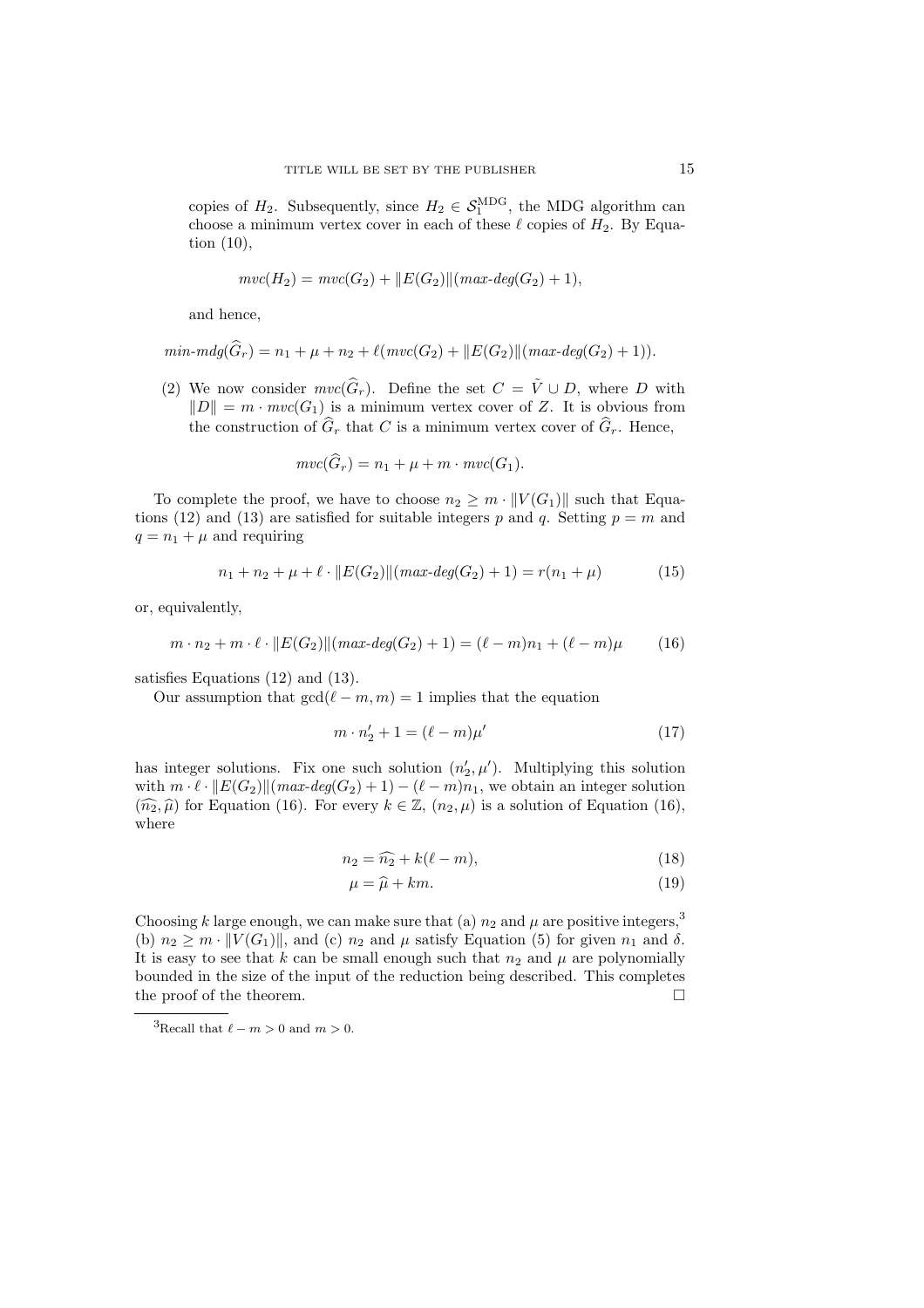#### 16 TITLE WILL BE SET BY THE PUBLISHER

In conclusion, we have shown that for both the edge deletion heuristic and the maximum-degree greedy heuristic, it is  $P_{\parallel}^{\text{NP}}$ -complete to recognize those graphs for which the heuristic can approximate the size of a minimum vertex cover within a constant factor of  $r$ , where  $r$  is a fixed rational number. These results add new problems  $(S_r^{\text{ED}} \text{ and } S_r^{\text{MDG}})$  to the list of  $P_{\parallel}^{\text{NP}}$ -complete problems previously obtained.

Acknowledgments: We thank Dieter Kratsch and Andreas Brandstädt for interesting discussions on graph theory and graph-theoretical notation. We thank the anonymous referees for their helpful comments.

### **REFERENCES**

- [BTY97] H. Bodlaender, D. Thilikos, and K. Yamazaki. It is hard to know when greedy is good for finding independent sets. Information Processing Letters, 61:101–106, 1997.
- [Chv79] V. Chvátal. A greedy heuristic for the set-covering problem. Mathematics of Operations Research, 4(3):233–235, 1979.
- [EG97] T. Eiter and G. Gottlob. The complexity class  $\Theta_2^p$ : Recent results and applications. In Proceedings of the 11th Conference on Fundamentals of Computation Theory, pages 1–18. Springer-Verlag Lecture Notes in Computer Science #1279, September 1997.
- [Fei98] U. Feige. A threshold of ln n for approximating set cover. Journal of the ACM, 45(4):634–652, July 1998.
- [GJ79] M. Garey and D. Johnson. Computers and Intractability: A Guide to the Theory of NP-Completeness. W. H. Freeman and Company, New York, 1979.
- [GKP89] R. Graham, D. Knuth, and O. Patashnik. Concrete Mathematics. Addison-Wesley, 1989.
- [Hem89] L. Hemachandra. The strong exponential hierarchy collapses. Journal of Computer and System Sciences, 39(3):299–322, 1989.
- [HH00] E. Hemaspaandra and L. Hemaspaandra. Computational politics: Electoral systems. In Proceedings of the 25th International Symposium on Mathematical Foundations of Computer Science, pages 64–83. Springer-Verlag Lecture Notes in Computer Science #1893, 2000.
- [HHR97a] E. Hemaspaandra, L. Hemaspaandra, and J. Rothe. Exact analysis of Dodgson elections: Lewis Carroll's 1876 voting system is complete for parallel access to NP. Journal of the ACM, 44(6):806–825, November 1997.
- [HHR97b] E. Hemaspaandra, L. Hemaspaandra, and J. Rothe. Raising NP lower bounds to parallel NP lower bounds. SIGACT News, 28(2):2–13, June 1997.
- [HR98] E. Hemaspaandra and J. Rothe. Recognizing when greed can approximate maximum independent sets is complete for parallel access to NP. Information Processing Letters, 65(3):151–156, February 1998.
- [HSV] E. Hemaspaandra, H. Spakowski, and J. Vogel. The complexity of Kemeny elections. Theoretical Computer Science. Accepted subject to minor revision.
- [HW02] E. Hemaspaandra and G. Wechsung. The minimization problem for boolean formulas. SIAM Journal on Computing, 31(6):1948–1958, 2002.
- [Joh74] D. Johnson. Approximation algorithms for combinatorial problems. Journal of Computer and System Sciences, 9(3):256–278, 1974.
- [Kad89] J. Kadin. PNP<sup>[log n]</sup> and sparse Turing-complete sets for NP. Journal of Computer and System Sciences, 39(3):282–298, 1989.
- [Kre88] M. Krentel. The complexity of optimization problems. Journal of Computer and System Sciences, 36:490–509, 1988.